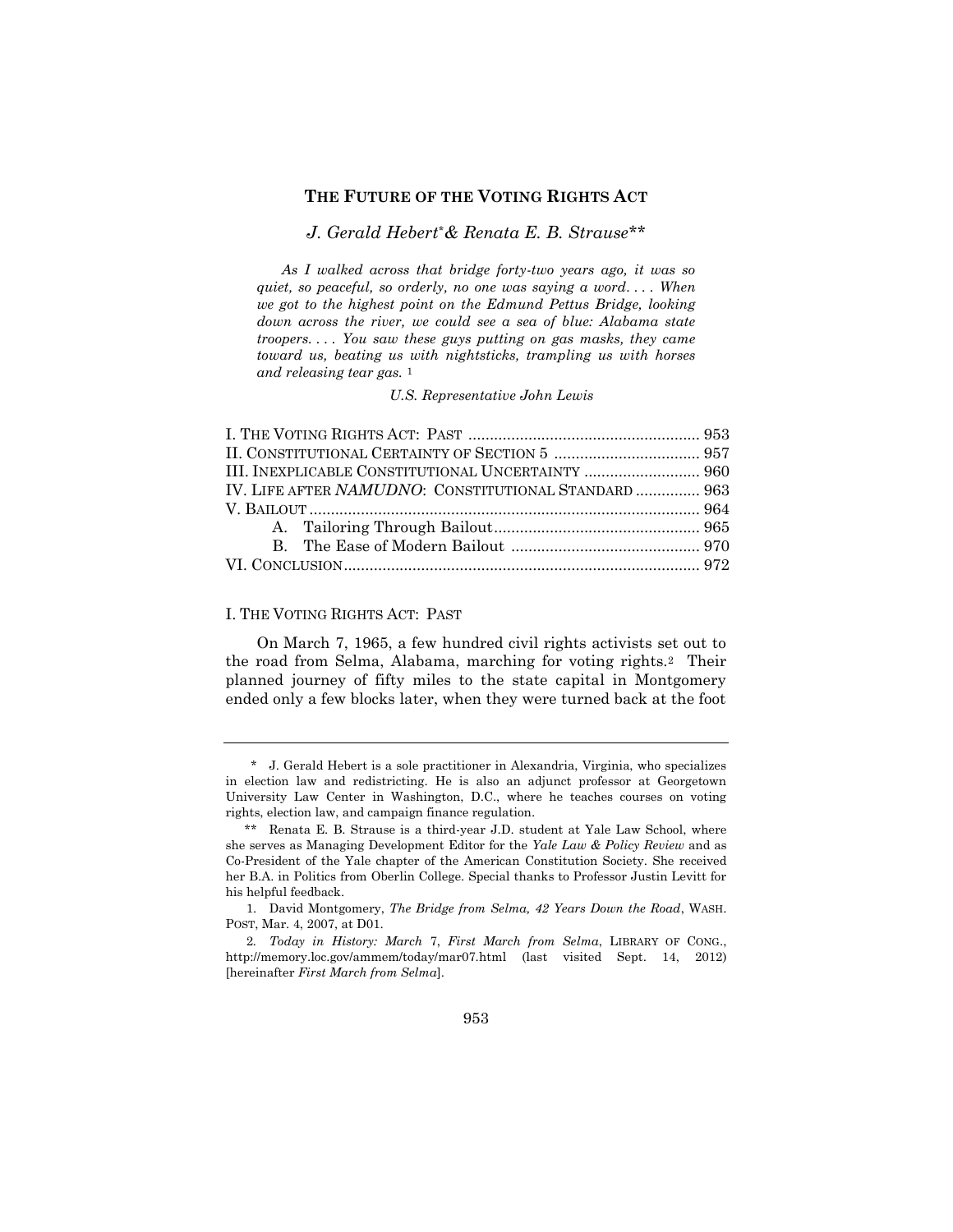of the Edmund Pettus Bridge by Alabama state troopers.3 The police fired off rounds of tear gas and beat the protesters with billy clubs,<sup>4</sup> killing one man,<sup>5</sup> cracking the skull of future Georgia Congressman John Lewis,<sup>6</sup> and sending seventeen others to the hospital.7 That night, television news carried images of the brutality inflicted in Selma into living rooms across the country.<sup>8</sup>

The violence in Selma spurred long-delayed action in Washington. A week after the attack, President Johnson addressed a joint session of Congress, broadcast across the Nation, and urged swift passage of comprehensive voting rights legislation.9 Within five months, on August 6, 1965, the Voting Rights Act was signed into law.10 The Act gave force to the Fifteenth Amendment's command that no citizen be denied the right to vote on account of race or color.<sup>11</sup> Its permanent provisions ban minority vote dilution<sup>12</sup> and literacy tests,<sup>13</sup> while provisions subject to renewal grant language assistance where needed, provide for federal examiners and election monitors, and require approval of all changes to voting practices or procedures within certain jurisdictions. It is the last of these provisions—section 5's preclearance requirement and the formula for which jurisdictions it covers, found in section 4(b)—that is once again under attack.

The original 1965 Act took as its starting point a snapshot of election procedures and voter participation in the 1964 presidential election. Any state or jurisdiction that maintained a "test or device"

6*. We Shall Overcome*, NAT'L PARK SERV., U.S. DEP'T OF INTERIOR, http://www.nps.gov/nr/travel/civilrights/text.htm (last visited Sept. 14, 2012).

7. Montgomery, *supra* note 1.

8. Associated Press, *'Bloody Sunday' 1965 Revisited*, NBCNEWS.COM (Mar. 6, 2005, 8:10 PM), http://www.msnbc.msn.com/id/7109835/ns/us\_news-life/t/bloodysunday-revisited/; *Shaking the Conscience of the Nation*, *supra* note 4; *Selma-to-Montgomery March, National Historic Trail & All-American Road*, NAT'L PARK SERV., U.S. DEP'T OF INTERIOR, http://www.nps.gov/nr/travel/civilrights/al4.htm (last visited Sept. 14, 2012).

9. Special Message to the Congress: The American Promise, 1 PUB. PAPERS 281 (Mar. 15, 1965).

10. Remarks in the Capitol Rotunda at the Signing of the Voting Rights Act, 2 PUB. PAPERS 840 (Aug. 6, 1965).

11. U.S. CONST. amend. XV.

12. Voting Right Act of 1965, Pub. L. No. 89-110, § 2, 79 Stat. 437 (1965) (codified as amended at 42 U.S.C. § 1973 (2006)).

13*. See id*. § 4(d).

<sup>3</sup>*. Id.*

<sup>4</sup>*. The Selma to Montgomery Voting Rights March: Shaking the Conscience of the Nation*, NAT'L PARK SERV., U.S. DEP'T OF INTERIOR, http://www.nps.gov/nr/twhp/ wwwlps/lessons/133semo/133selma.htm (last visited Sept. 14, 2012) [hereinafter *Shaking the Conscience of the Nation*].

<sup>5</sup>*. First March from Selma*, *supra* note 2.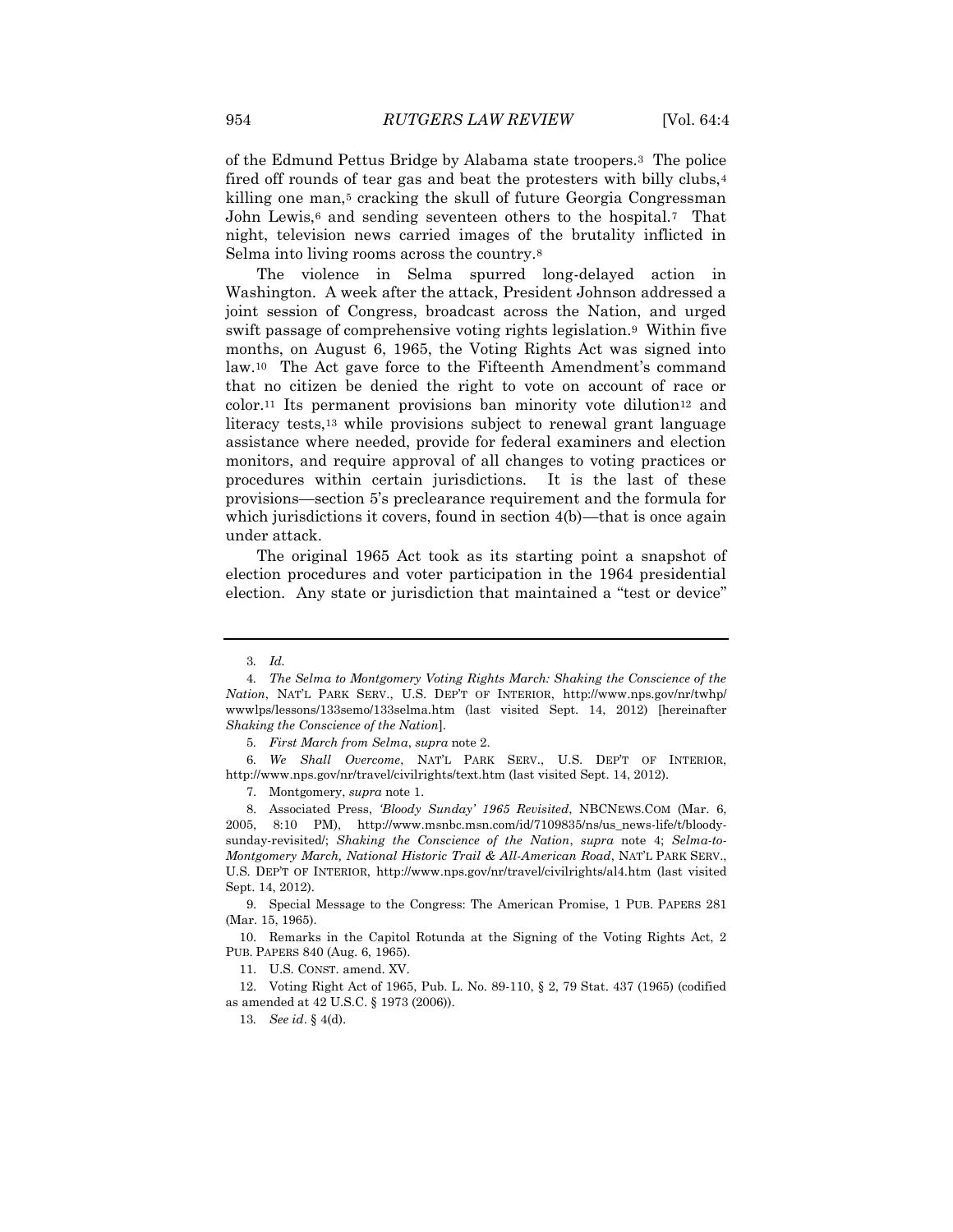as a prerequisite to voting<sup>14</sup> as of November 1, 1964, and where either less than fifty percent of the voting age population were registered to vote or less than fifty percent of registered voters cast a ballot in the general election that fall, was required to suspend its tests and seek federal approval before any changes to voting standards, practices, or procedures could take effect.15 That approval—called preclearance—could come either from an administrative review conducted by the Department of Justice or by a declaratory judgment issued by the District Court for the District of Columbia.16 Regardless of who makes the decision, the criteria for preclearance would be the same: the jurisdiction requesting preclearance would bear the burden of proving that the voting change was not made for the purpose of discriminating on the basis of race and that it will not have a racially discriminatory effect.<sup>17</sup>

The snapshot in the 1965 Act remained unchanged for only five years when its expiring provisions were renewed for the first time in 1970. Congress updated the coverage formula to include jurisdictions that had a test or device as of November 1, 1968, and less than fifty percent voter registration or turnout.18 Five years later, Congress again revisited the formula, updating it to capture the same problems with the 1972 elections as in 1968 and in 1964, and expanding it to address discrimination against language minority groups, this time granting a seven year reauthorization until the next renewal.19 In 1982, the Act was again renewed, without

<sup>14</sup>*. Id*. § 4(c) (defining "test or device" as "any requirement that a person as a prerequisite for voting or registration for voting (1) demonstrate the ability to read, write, understand, or interpret any matter, (2) demonstrate any educational achievement or his knowledge of any particular subject, (3) possess good moral character, or (4) prove his qualifications by the voucher of registered voters or members of any other class").

<sup>15</sup>*. Id*. § 3(c).

<sup>16.</sup> Voting Rights Act § 2, 79 Stat. 437 at 445; *see also* Young v. Fordice, 520 U.S. 273, 276 (1997).

<sup>17</sup>*. Young*, 520 U.S. at 276.

<sup>18.</sup> Voting Rights Act Amendments of 1970, Pub. L. No. 91-285, § 4, 84 Stat. 314 (1970) (codified as amended at 42 U.S.C. § 1973b (2006)). The update resulted in the following "new" jurisdictions being covered: Monterey and Yuba Counties in California; Bronx, Kings, and New York Counties in New York; Apache, Cochise, Coconino, Mohave, Navajo, Pima, Pinal, and Santa Cruz Counties in Arizona; Elmore County in Idaho; Campbell County in Wyoming; three towns in Connecticut; eighteen towns in Maine; nine towns in Massachusetts; and ten towns in New Hampshire. *See* Determination of Director Regarding Voting Rights, 36 Fed. Reg. 5809 (Mar. 27, 1971); Determination of Director of the Bureau of the Census, 39 Fed. Reg. 16,912 (May 10, 1974). The covered jurisdictions in Wyoming, Connecticut, Idaho, Maine, and Massachusetts have since bailed out, and Arizona has since become covered statewide.

<sup>19.</sup> Voting Rights Act Amendments of 1975, Pub. L. No. 94-73, § 203, 89 Stat. 401- 02 (1975) (codified as amended at 42 U.S.C. § 1973b (2006)). The jurisdictions covered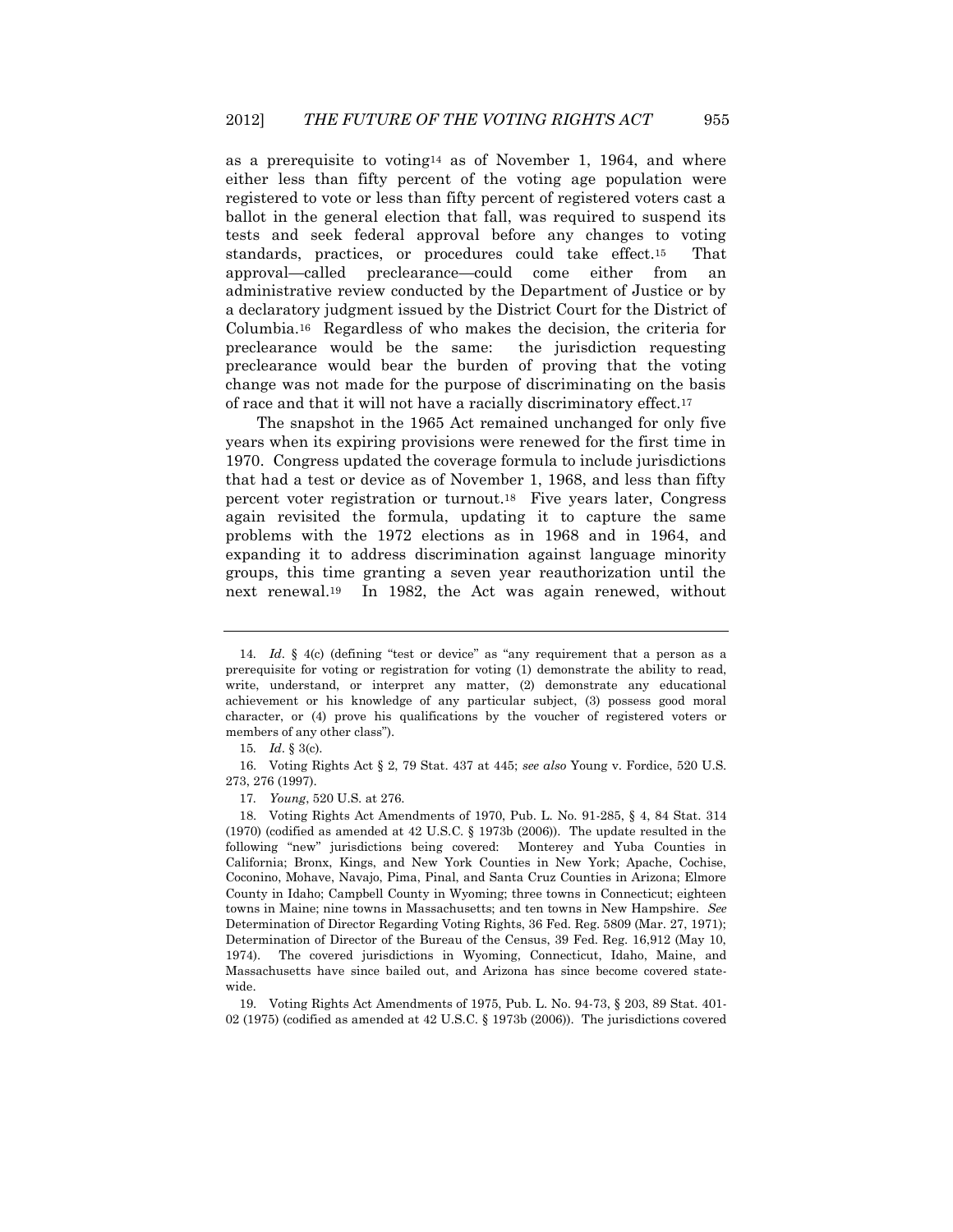changes to the coverage formula but with amendments to the procedure for a jurisdiction to be removed from coverage, known as "bailout."20 Unlike the previous iterations, which had much shorter life spans, the 1982 renewal was for twenty-five years.<sup>21</sup>

In 2006, Congress once again returned to the Voting Rights Act to reauthorize the expiring provisions. The House moved first. The bill was assigned to the Committee on the Judiciary, which developed "one of the most extensive legislative records in the Committee['s] history."<sup>22</sup> The Senate Judiciary Committee then held nine hearings on the bill, along with full consideration of the ample record developed in the House.23 By overwhelming bipartisan margins in both chambers, the Voting Rights Act was reauthorized yet again, with the coverage formula renewed again without change, but with a requirement built in that the renewed provisions expire in 2032 absent further legislative action.<sup>24</sup>

As Congress recognized in its 2006 reconsideration, the Voting Rights Act is widely regarded as the most successful civil rights law in our Nation's history.25 It brought dramatic change to the rates of minority voter registration, participation, and representation across

20. Voting Rights Act Amendment of 1982, Pub. L. No. 205, § 24(a), 96 Stat. 131, 131-32 (1982) (codified as amended at 42 U.S.C. § 1973c (2006)).

21*. Id.* § 2.

22. H.R. REP. NO. 109-478, at 5 (2006), *reprinted in* 2006 U.S.C.C.A.N. 618, 619.

23. S. REP. NO. 109-295, at 2-4 (2006).

24. Voting Rights Act Reauthorization and Amendments Act of 2006, Pub. L. No. 109-246, § 7 (1965) (codified as amended at 42 U.S.C. § 1973aa-1a(b)(1) (2006)).

25. 152 CONG. REC. 14,230 (2006).

to address discrimination against Spanish language speakers were as follows: Yuba, Kings, and Merced Counties in California; Curry, McKinley, and Otero Counties in New Mexico; Clyde Township and Buena Vista Township in Michigan; Collier, Hendry, Hardee, Hillsborough, and Monroe Counties in Florida; Bronx and King Counties in New York; El Paso County, Colorado, which later bailed out from coverage; and the entire states of Arizona and Texas. *See* Partial List of Determinations Made Pursuant to Section 4(b) of the Voting Rights Act of 1965, as Amended, 41 Fed. Reg. 34,329 (Aug. 13, 1976); Partial List of Determinations, 40 Fed. Reg. 43,746 (Sept. 23, 1975). The State of Alaska was covered to address discrimination against Native Alaskan language minorities. Partial List of Determinations, 40 Fed. Reg. 49,422 (Oct. 22, 1973). Also covered by the 1975 Amendments to address discrimination against American Indian language minorities were: Apache, Coconino, Navajo, and Pinal Counties in Arizona; Jackson County, North Carolina; Shannon and Todd Counties in South Dakota; McKinley County, New Mexico; and Choctaw and McCurtain Counties in Oklahoma, which later bailed out from coverage. *See* Partial List of Determinations Pursuant to Voting Rights Act of 1965, as Amended, 41 Fed. Reg. 783 (Jan. 5, 1976); Partial List of Determinations, 40 Fed. Reg. 49,422 (Oct. 22, 1975); *Section 4 of the Voting Rights Act: The Formula for Coverage under Section 4 of the Voting Rights Act*, U.S. DEP'T OF JUSTICE, http://www.justice.gov/crt/about/vot/misc/sec\_4.php#bailout\_list (last visited Sept. 14, 2012) [hereinafter *The The Formula for Coverage*] (listing jurisdictions that have successfully bailed out from the coverage formula in section 4(b)).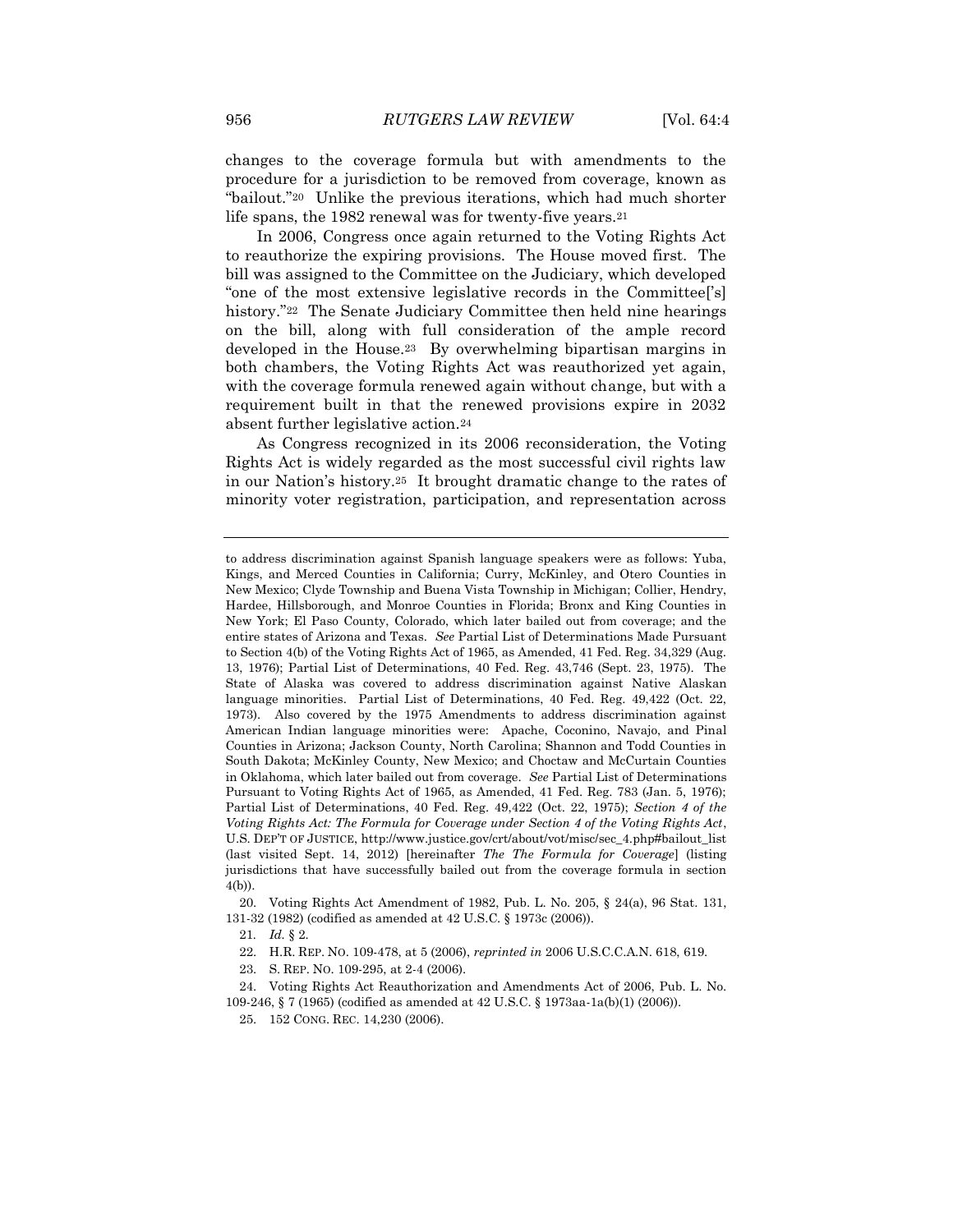the country, but its work is not yet done.26 Despite its long-term success, recent renewal by Congress, and the continuing need for its strong protections of minority rights, section 5 of the Voting Rights Act is under a sustained constitutional attack. But those who would ask the Court to strike down section 5 underestimate the Act's resilience and flexibility.

## II. CONSTITUTIONAL CERTAINTY OF SECTION 5

The constitutionality of the Voting Rights Act first came before the Supreme Court in 1966, in a direct, facial attack mounted by the State of South Carolina. The Court acted swiftly to uphold the Act's constitutionality on a rational basis standard. "The ground rules for resolving this question are clear," Chief Justice Warren wrote for an eight-member majority of the Court.<sup>27</sup>

The language and purpose of the Fifteenth Amendment, the prior decisions construing its several provisions, and the general doctrines of constitutional interpretation, all point to one fundamental principle. As against the reserved powers of the States, Congress may use *any rational means* to effectuate the constitutional prohibition of racial discrimination in voting.28

The test the Court therefore applied was Chief Justice Marshall's deferential formulation in *McCulloch v. Maryland*,<sup>29</sup> which had been applied to uphold other acts of congressional power to enforce the Reconstruction Amendments.

The root of the Court's application of a rational basis standard was strongly grounded in the text of the Constitution and in the justification for the Voting Rights Act offered by Congress. Section 2 of the Fifteenth Amendment made Congress "chiefly responsible for implementing the rights" guaranteed by section 1.30 As to the extraordinary remedy provided by section 5, the Court found that after "nearly a century of systematic resistance to the Fifteenth Amendment, Congress might well decide to shift the advantage of time and inertia from the perpetrators of the evil to its victims."<sup>31</sup> The Court took particular notice of evidence in the extensive congressional record showing that more limited measures clearly had not done the job of rooting out discriminatory voting practices.<sup>32</sup>

*South Carolina v. Katzenbach* was only the first appearance of the constitutionality of the Voting Rights Act before the Supreme

<sup>26</sup>*. Id.* at 14,258, 14,252.

<sup>27.</sup> South Carolina v. Katzenbach, 383 U.S. 301, 324 (1966).

<sup>28</sup>*. Id.* (emphasis added).

<sup>29.</sup> McCulloch v. Maryland, 17 U.S. (4 Wheat.) 316 (1819).

<sup>30</sup>*. Katzenbach*, 383 U.S. at 326.

<sup>31</sup>*. Id*. at 328.

<sup>32</sup>*. Id*. at 313-15.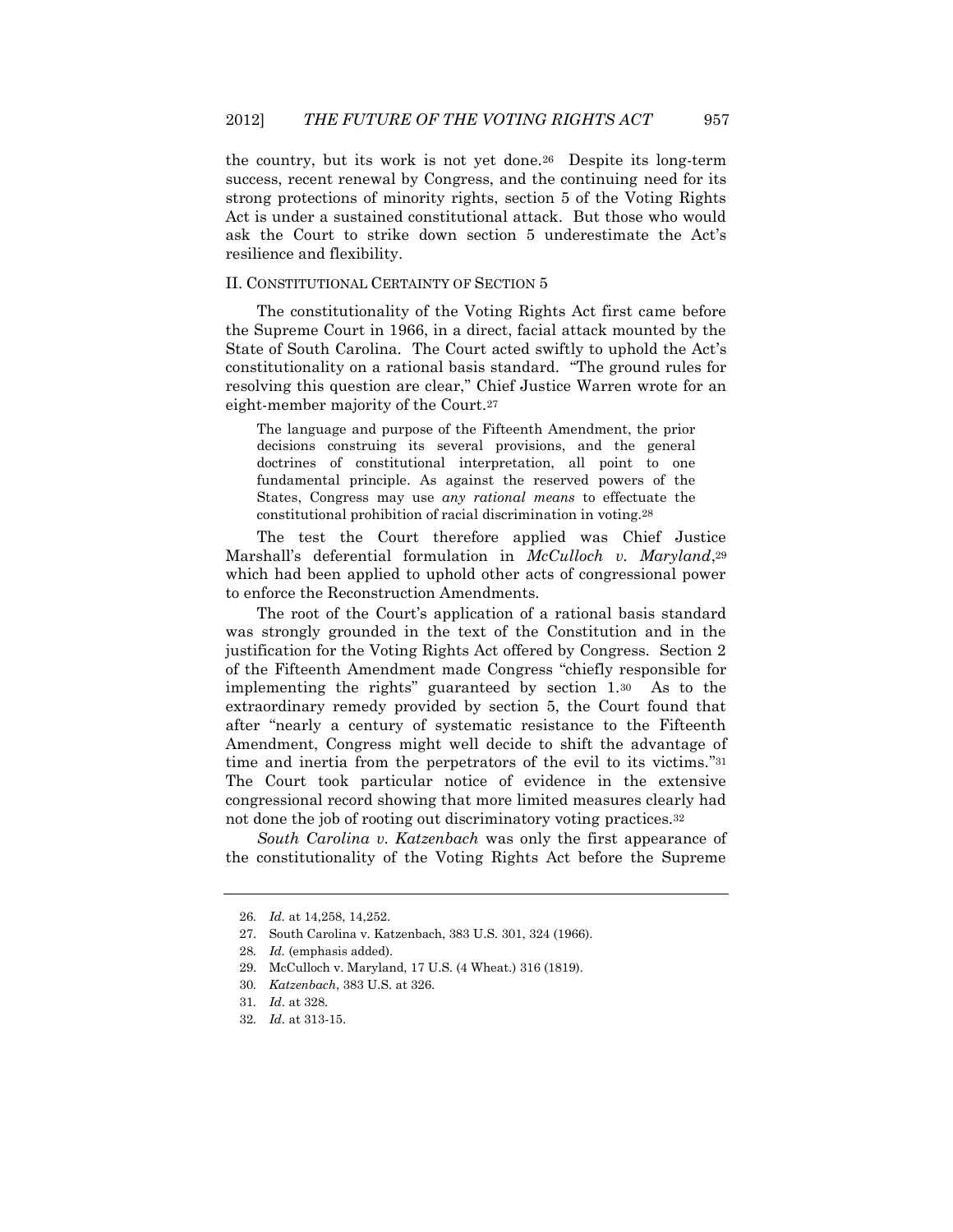Court. After each reauthorization, the constitutionality of the act was challenged in new ways, and each time it was upheld as constitutional. Only seven years later, the 1970 reauthorization came before the Court in *Georgia v. United States*.33 The Court reaffirmed the Act's constitutionality as a permissible exercise of congressional power under the Fifteenth Amendment, offering no discussion, except to cite to the reasons stated at length in *Katzenbach*.<sup>34</sup>

Another seven years passed before the Court once again was faced with the Act's constitutionality, this time in the incarnation reauthorized in 1975. The City of Rome, Georgia, argued that the Fifteenth Amendment prohibits only racially discriminatory *intent*.<sup>35</sup> Since section 5 of the Act requires covered jurisdictions to prove *both* a lack of discriminatory intent and a lack of discriminatory effect, the City claimed Congress exceeded its Fifteenth Amendment enforcement power by prohibiting voting changes that are only discriminatory in effect but enacted with a benign purpose.36 The Court in *City of Rome v. United States* reaffirmed that the proper test was *rational basis* and determined that "Congress could rationally have concluded that, because electoral changes by jurisdictions with a demonstrable history of intentional racial discrimination in voting create the risk of purposeful discrimination, it was proper to prohibit changes that have a discriminatory impact."<sup>37</sup>

Beyond the question of whether Congress's power was limited to the four corners of the Fifteenth Amendment, the City further argued that section 5 violated state sovereignty.38 That argument, however, went unheeded by the Court, which held that "principles of federalism that might otherwise be an obstacle to congressional authority are *necessarily overridden* by the power to enforce the Civil War Amendments."<sup>39</sup> The City argued in the alternative that the preclearance requirement had outlived its usefulness, but the Court declined to overrule Congress's considered judgment that the 1975 reauthorization was needed.40 The Court noted that Congress had given "careful consideration to the propriety of readopting § 5's preclearance requirement" in its recent renewal of the Act.<sup>41</sup>

<sup>33.</sup> Georgia v. United States, 411 U.S. 526 (1973).

<sup>34</sup>*. Id.* at 535.

<sup>35.</sup> City of Rome v. United States, 446 U.S. 156, 173 (1980).

<sup>36</sup>*. Id.*

<sup>37</sup>*. Id*. at 177.

<sup>38.</sup> Brief for the Appellants at 73-74, City of Rome v. United States, 446 U.S. 156 (1980) (No. 78-1840), 1979 WL 199615, at \*73-74.

<sup>39</sup>*. City of Rome*, 446 U.S. at 179 (emphasis added).

<sup>40</sup>*. Id.* at 180.

<sup>41</sup>*. Id*. at 181.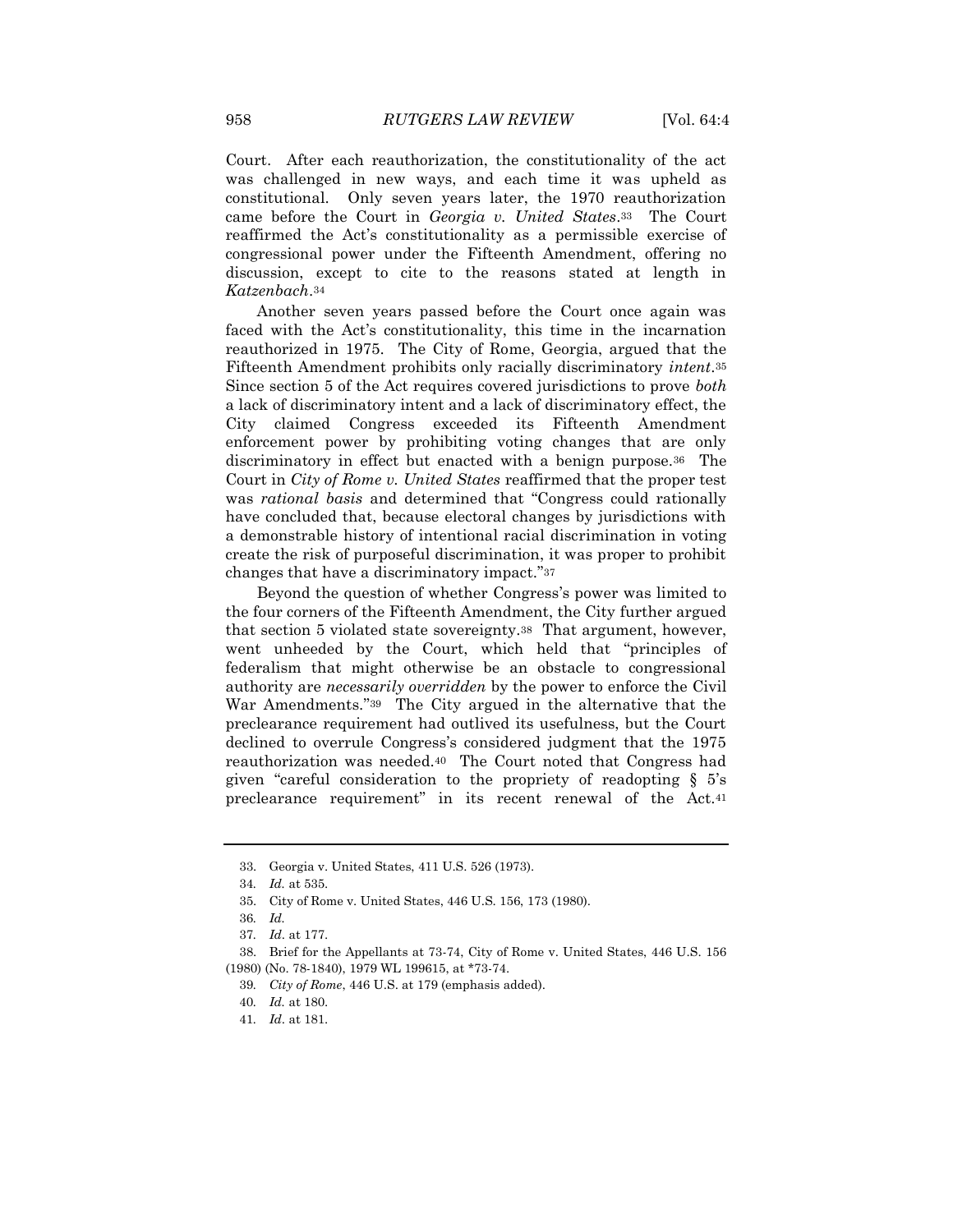Moreover, the Court clearly understood that it would take more than fifteen years to remedy a history of racial discrimination and disenfranchisement stretching back through the Nation's existence.<sup>42</sup> The Court stressed that the Act was originally passed in 1965, a full ninety-five years after the Fifteenth Amendment formally extended the right to vote, and that ten years later, the fact that Congress found that it would take at least a seven year extension to "counter the perpetuation of 95 years of pervasive voting discrimination is both unsurprising and unassailable."<sup>43</sup>

As noted above, Congress extended the Voting Rights Act's special provisions, including the section 5 preclearance requirements, in 1982 for twenty-five years. The case upholding the 1982 reauthorization of the Act, *Lopez v. Monterey County*,<sup>44</sup> is somewhat more complicated than its predecessors, but no less clear on the Act's constitutionality and on the proper test. Monterey County is a covered jurisdiction in California, but the state is not covered.45 The State made a change to election procedures for judges, which the County was charged with administering. The question was whether the statewide law had to be precleared, even though only Monterey County was a covered jurisdiction and the county had no discretion in applying the law.46 The Court found that as a matter of simple statutory construction, the Voting Rights Act did apply and the law needed preclearance.47 Both the Department of Justice and the courts had previously considered preclearance submissions by states that were only partially covered, and the case seemed open and shut.<sup>48</sup>

California, however, raised an as-applied challenge to the constitutionality of the Act.49 The State argued that requiring preclearance of its statewide laws was unconstitutional because *it* had not been declared a covered jurisdiction, only Monterey County.<sup>50</sup> The Court once again applied a rational basis test to uphold the Act.<sup>51</sup> Specifically, the Court explained that "[l]egislation which deters or remedies constitutional violations can fall within the sweep of Congress' enforcement power even if in the process it prohibits conduct which is not itself unconstitutional and intrudes into

<sup>42</sup>*. Id.* at 182.

<sup>43</sup>*. Id*.

<sup>44.</sup> 525 U.S. 266 (1999).

<sup>45</sup>*. Id.* at 269.

<sup>46</sup>*. Id.*

<sup>47</sup>*. Id.* at 282.

<sup>48</sup>*. Id.* at 280-82.

<sup>49</sup>*. Id.* at 282.

<sup>50</sup>*. Id.*

<sup>51</sup>*. See id.* at 282-83.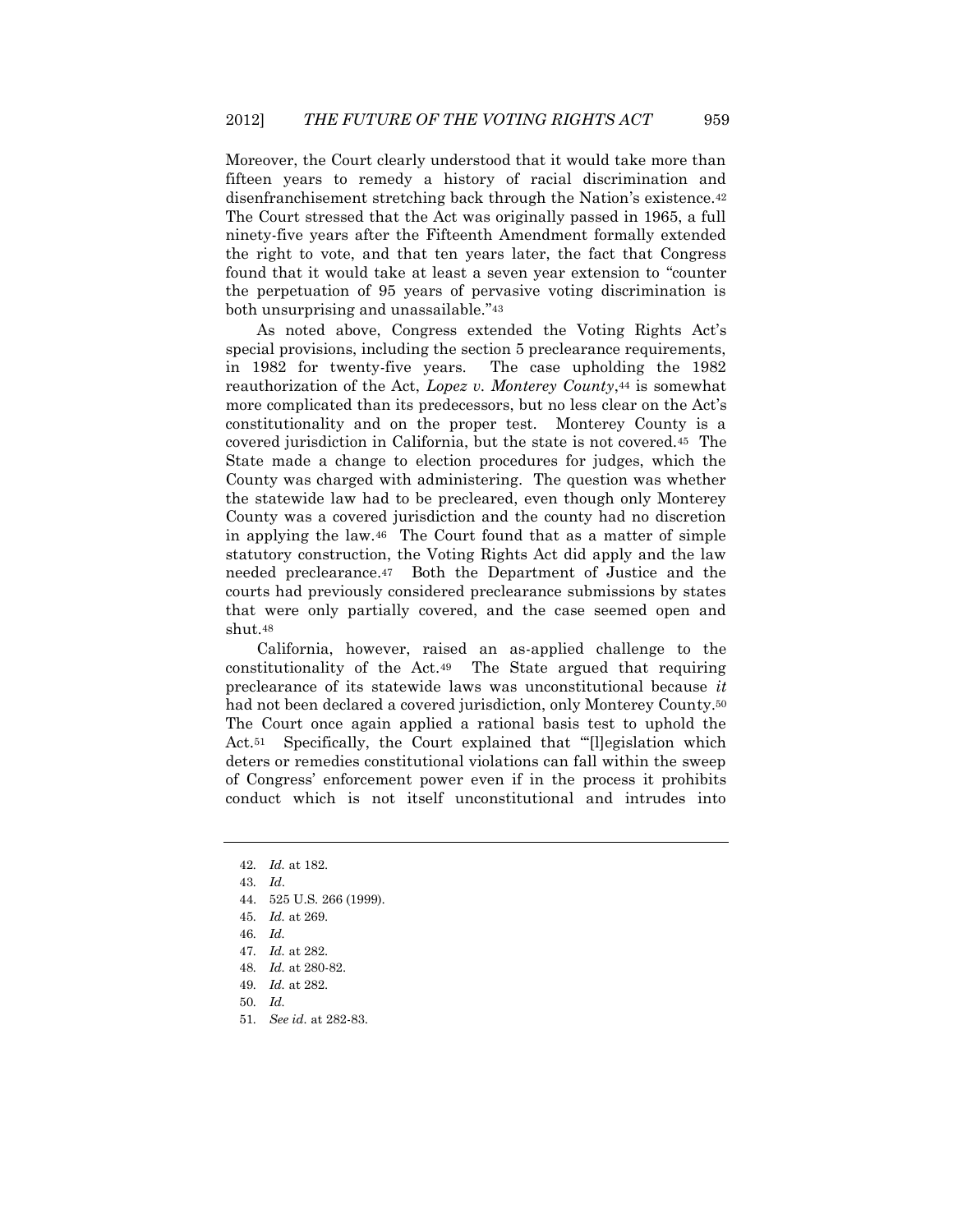legislative spheres of autonomy previously reserved to the States.'"<sup>52</sup> Because Congress has the authority to "guard against changes that give rise to a discriminatory effect in [covered] jurisdictions," it also has the authority to require preclearance of a state law that may have such an effect in a covered county, even if the state is not covered.53 The Court reaffirmed its analysis in *City of Rome* and concluded that "the Voting Rights Act, by its nature, intrudes on state sovereignty. The Fifteenth Amendment permits this intrusion, however."<sup>54</sup>

## III. INEXPLICABLE CONSTITUTIONAL UNCERTAINTY

In spite of its resilience before Congress and the Court, the constitutionality of section 5 of the Voting Rights Act is again being challenged by those who argue it is an intrusion on state sovereignty designed for a bygone era. That was the core of the challenge raised in *Northwest Austin Municipal Utility District Number One v. Holder*  (*NAMUDNO*), the case that brought the 2006 reauthorization before the Court.55 In *NAMUDNO*, the Court questioned the constitutionality of the Act based on the tension between federal preclearance requirements and the protection of state sovereignty.<sup>56</sup> The Court expressed skepticism about the coverage formula under section 5, which had gone unchanged in the 2006 reauthorization, indicating that preclearance "imposes current burdens and must be justified by current needs."57 The Court ultimately rendered a narrow holding, employing the constitutional avoidance doctrine to consider the utility district a "governmental unit" under the Act and therefore eligible to seek bailout—one of the provisions designed to self-tailor the coverage formula over time by allowing jurisdictions to make their case before a federal court and end their preclearance obligations.<sup>58</sup>

In spite of the Court's sidestep of the ultimate question, section 5's constitutionality was clearly not far from the Justices' minds. The utility district had put the question before the Court, and so the parties briefed the constitutionality issue extensively. They were divided over the test to apply: the long-used rational basis standard from *Katzenbach* and its progeny, or the newer test developed by the

<sup>52</sup>*. Id.* (quoting City of Boerne v. Flores, 521 U.S. 507, 518 (1997)).

<sup>53</sup>*. Id*. at 283-84.

<sup>54</sup>*. Id*. at 284-85.

<sup>55.</sup> Nw. Austin. Mun. Util. Dist. No. One v. Holder (*NAMUDNO*), 129 S. Ct. 2504 (2009).

<sup>56</sup>*. Id.* at 2511-12.

<sup>57</sup>*. Id*. at 2512.

<sup>58</sup>*. Id.* at 2516.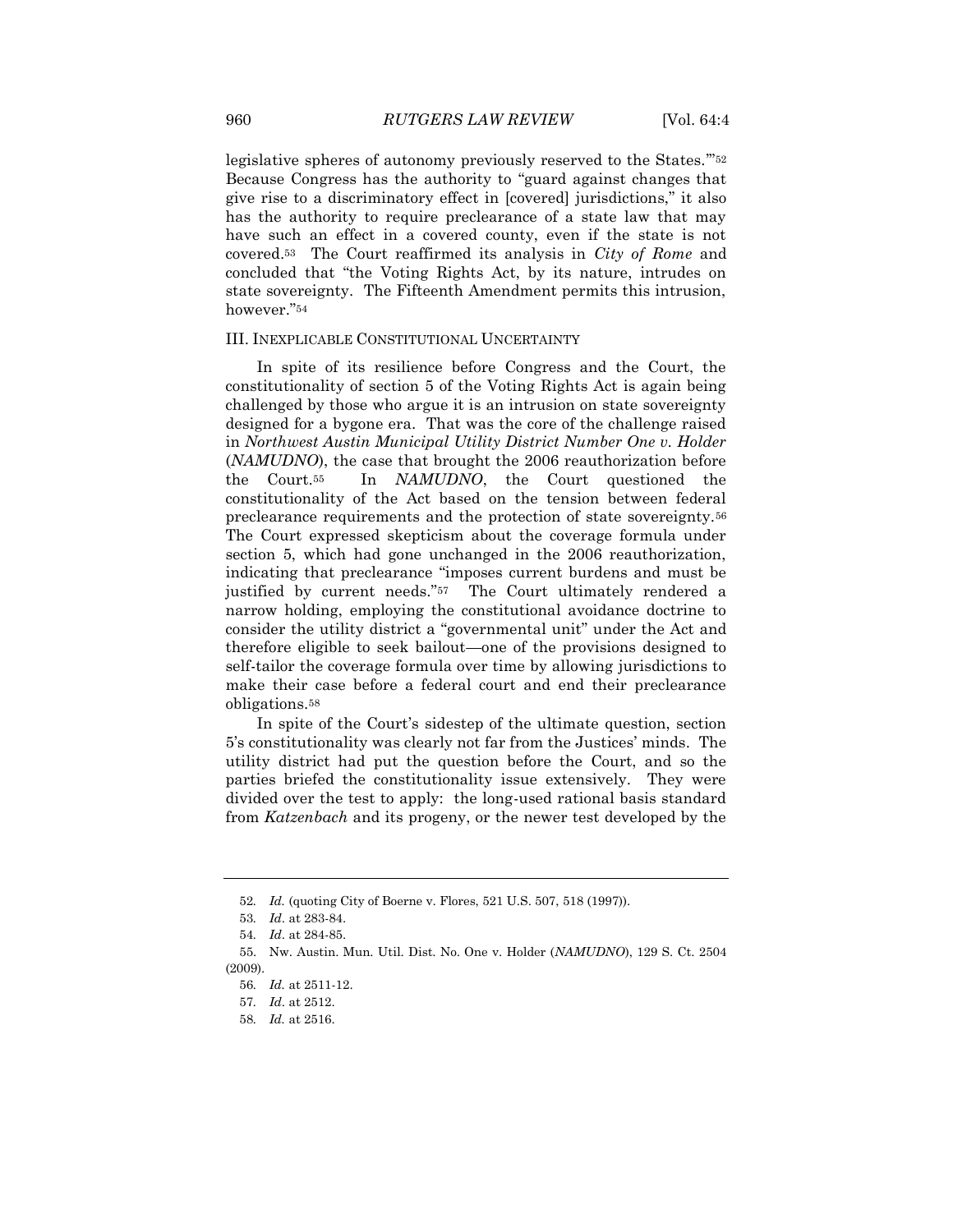Court in *City of Boerne v. Flores.*<sup>59</sup>The *Boerne* test was significantly less deferential to congressional rationale, requiring a "congruence and proportionality" between a civil rights violation and the remedy enacted into legislation.<sup>60</sup> However, as Judge Tatel wrote for the lower court in *NAMUDNO*, *Boerne* was clearly the wrong standard for two reasons.61 First, the Court's animating concern in *Boerne* was that Congress would use its Fourteenth Amendment powers to enact legislation so broad in its sweep as to redefine the Amendment's substantive restrictions on state actions—a power the Court saw as squarely within its own domain.62 The Voting Rights Act prohibited discrimination on the basis of *race*—by its very terms, within the scope of the substantive restrictions of the Fourteenth Amendment.<sup>63</sup> Second, Judge Tatel pointed out that the Voting Rights Act and its reauthorizations had been primarily justified as an enforcement of the *Fifteenth* Amendment, which the Supreme Court had never subjected to *Boerne's* congruence and proportionality requirements.<sup>64</sup> Moreover, *Boerne* held out the Voting Rights Act as an exemplary instance of congruent and proportional legislation, citing favorably to the Act's built-in reconsideration by Congress and the availability of bailout.<sup>65</sup>

Ultimately, the *NAMUDNO* Court acknowledged the disagreement over the proper test for section 5's constitutionality, but made no decision on which standard was correct.66 Nonetheless, the Court commented that the "Act's preclearance requirements and its coverage formula raise serious constitutional questions under either test."67 The burning question then is what changed between *Lopez* and *NAMUDNO*?

The first answer can be found in where the Act was in its cycle of reauthorization. *Lopez* was decided in 1999, seventeen years after the 1982 reauthorization.68 The Court was willing to accept that

<sup>59</sup>*. Id.* at 2512-13.

<sup>60.</sup> City of Boerne v. Flores, 521 U.S. 507, 520 (1997).

<sup>61.</sup> Nw. Austin Mun. Util. Dist. No. One v. Mukasey, 573 F. Supp. 2d 221, 242-44 (D.D.C. 2008) ("[T]he City of Boerne standard does not apply to the issue before us. To begin with, although the City of Boerne cases repeatedly describe the Voting Rights Act as congruent and proportional, they never state that *Katzenbach's* and *City of Rome's* more deferential standard no longer governs constitutional challenges to statutes aimed at racial discrimination in voting. In fact, none of those cases even involved a statute dealing with race or voting rights.").

<sup>62</sup>*. Id.* at 242.

<sup>63</sup>*. Id.* at 241-42.

<sup>64</sup>*. See id.* at 243-44.

<sup>65.</sup> City of Boerne v. Flores, 521 U.S. 507, 532-33 (1997).

<sup>66</sup>*. NAMUDNO*, 129 S. Ct. 2504, 2512-13 (2009).

<sup>67</sup>*. Id.* at 2513.

<sup>68.</sup> Lopez v. Monterey Cnty., 525 U.S. 266, 266 (1999).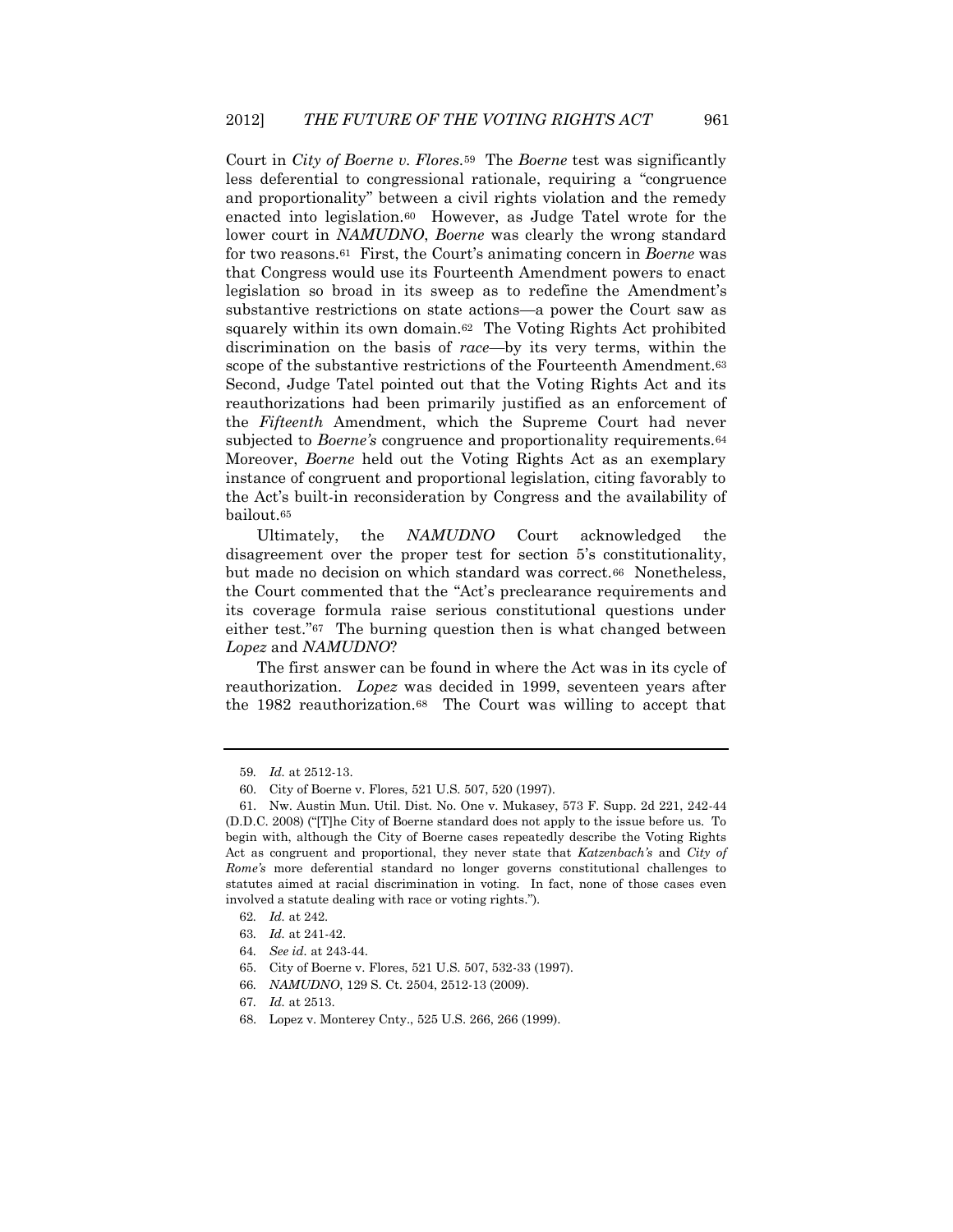discrimination *had been* rampant seventeen years earlier when Congress last considered the matter, and with the need to reauthorize the law coming up around the corner, the Court could leave the ultimate review in Congress's hands again.<sup>69</sup> *NAMUDNO*, on the other hand, was decided just three years after Congress reauthorized the coverage formula.70 An examination of the constitutionality of the Act on a standard even an iota higher than rational basis review would seemingly require the Court to consider whether the coverage formula reflected a contemporary list of bad actors in voting discrimination, and a decision to uphold the Act would freeze it in time for at least fifteen years.

Second, and much more fundamentally, the Court, or at least a possible majority of Justices, sees the country as farther along in a trajectory of ending racial discrimination than Congress does. The Chief Justice wrote that "[t]hings have changed in the South,"<sup>71</sup> citing to near parity among whites and minorities in voter registration and turnout, the unprecedented levels at which minority candidates have been elected to office, and a rarity of "[b]latantly discriminatory evasions of federal decrees."72 The Court was therefore willing to discount the considerable evidence of continued racial discrimination amassed in the 2006 reauthorization, because it did not amount to what the Court would have seen as grounds for section 5's extraordinary remedy: "that public officials stand ready, if given the chance, to again engage in concerted acts of violence, terror, and subterfuge in order to keep minorities from voting."<sup>73</sup>

Finally, the composition of the Court matters and the changes to the Court during the administration of President George W. Bush especially matter for cases about race. Justice O'Connor, who wrote the majority opinion in *Lopez*, sided with the Court's liberals in numerous 5-4 decisions, most notably in cases dealing with civil rights and criminal procedure—two areas heavily laden with questions of racial discrimination.74 Her departure from the Court prompted civil rights organizations to worry about the future of the Court's racial discrimination jurisprudence.75 The worries, it seems,

75*. See, e.g., ACLU Concerned O'Connor Replacement Will Roll Back Vital Civil Liberties Protections*, ACLU (July 1, 2005), http://www.aclu.org/organization-news-

<sup>69</sup>*. Id.* at 283-84.

<sup>70</sup>*. NAMUDNO*, 129 S. Ct. at 2504.

<sup>71</sup>*. Id*. at 2511.

<sup>72</sup>*. Id*.

<sup>73</sup>*. Id*. at 2525.

<sup>74</sup>*. See Cases in Which Sandra Day O'Connor Cast the Decisive Vote*, ACLU (July 1, 2005), http://www.aclu.org/organization-news-and-highlights/cases-which-sandraday-oconnor-cast-decisive-vote; Lori Ringhand, *Justice O'Connor and the Roberts Court*, RATIO JURIS BLOG POST (Nov. 16, 2006, 8:36 AM), http://ratiojuris.blogspot.com/ 2006/11/justice-oconnor-and-roberts-court.html.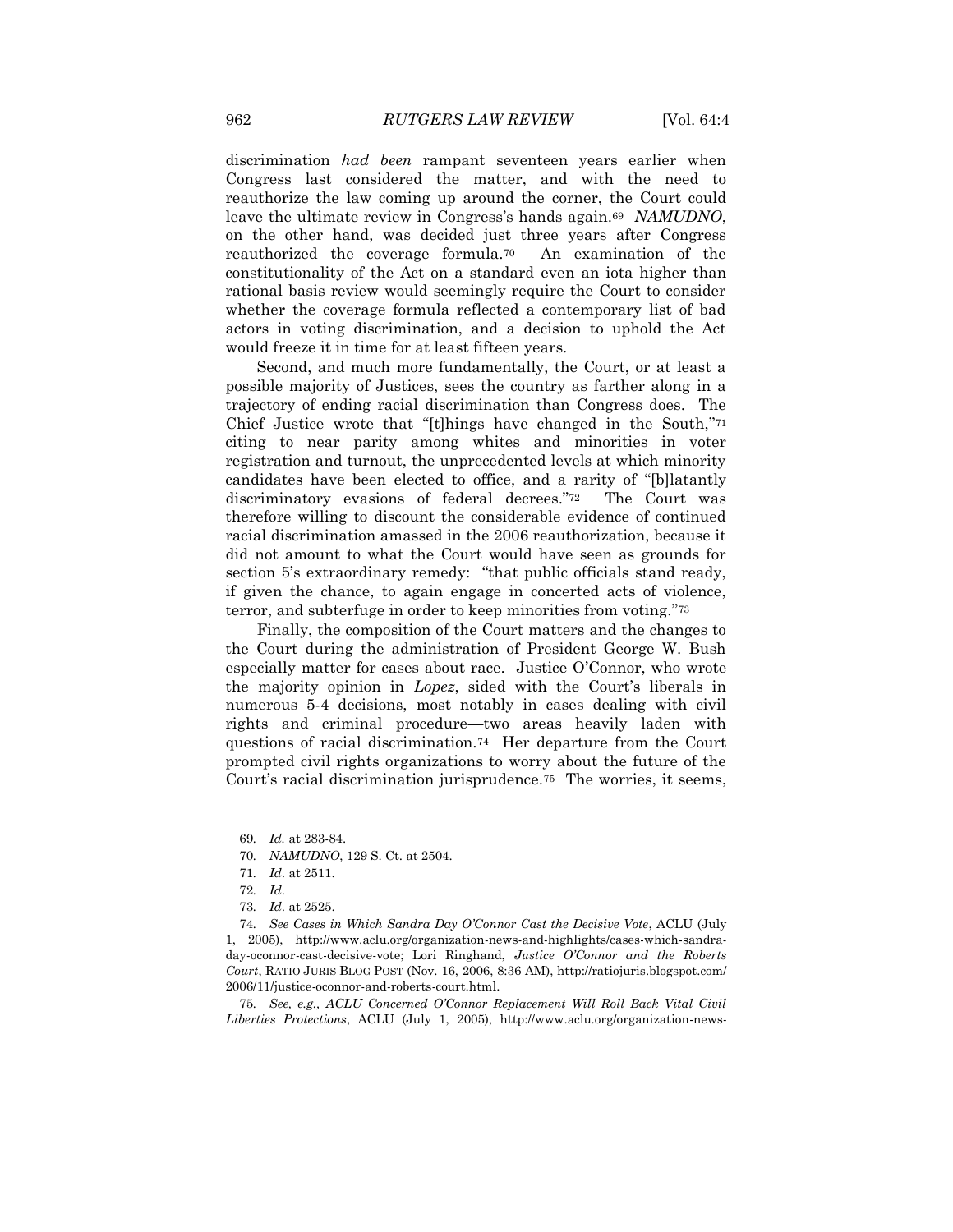were not unfounded.76 Justice O'Connor's replacement, Chief Justice Roberts, brought an ideological energy to the Court, forged in his days in the Reagan Justice Department where he pushed for an "aggressive stance" in opposition to congressional efforts to strengthen the Voting Rights Act.<sup>77</sup>

## IV. LIFE AFTER *NAMUDNO*: CONSTITUTIONAL STANDARD

Despite prognostications to the contrary, the Voting Rights Act's preclearance requirement and coverage formula survived the challenge in *NAMUDNO* to see another day—and, importantly, another decennial redistricting cycle.78 Nonetheless, the Act's constitutionality is being challenged head-on and will almost certainly come before the Court again in the next term.79 Less certain, however, is the Court's reaction, but if it pays heed to legal precedent and the facts of a constantly evolving section 5, even the conservative Roberts Court will uphold the Act as constitutionally permissible enforcement of the Fifteenth Amendment.

Over the past few years, the Voting Rights Act has been subject to concerted efforts to undermine the constitutionality of section 5.<sup>80</sup> Challenges to the preclearance requirement have been brought alongside redistricting plans by Alaska, Arizona, and Florida; and Texas has challenged the law as a part of its suit to preclear its new law requiring voters show photo identification at the polls.<sup>81</sup> However, the challenge farthest along in the appeals process is the case brought by Shelby County, Alabama, which seeks a declaratory judgment that section 5 and the coverage formula are facially

- 78*. NAMUDNO*, 129 S. Ct. at 2513.
- 79*. See* Greenhouse, *supra* note 76.

and-highlights/aclu-concerned-oconnor-replacement-will-roll-back-vital-civil-liber; *Civil Rights Coalition Notes Significance of O'Connor Retirement*, LEADERSHIP CONFERENCE (July 1, 2005), http://www.civilrights.org/judiciary/nominees/roberts/ civil-rights-coalition-notes-significance-of-oconnor-retirement.html.

<sup>76</sup>*. See* Linda Greenhouse, *The Fire Next Term*, N.Y. TIMES OPINIONATOR BLOG (May 30, 2012, 9:00 PM), http://opinionator.blogs.nytimes.com/2012/05/30/the-firenext-term/.

<sup>77</sup>*. Id.*; Joan Biskupic & Toni Locy, *Roberts Joined Effort to Limit Voting Protections in '80s*, USA TODAY (Aug. 12, 2005, 12:16 PM), http://yahoo.usatoday.com news/ Washington/2005-08-11-roberts-papers\_x.htm?csp=1.

<sup>80</sup>*. See* Corey Dade, *Is the Voting Rights Act Endangered? A Legal Primer*, NPR NEWS (Feb. 28, 2012), http://www.npr.org/2012/02/28/147568469/is-the-voting-rightsact-endangered-a-legal-primer (discussing recent legal threats to the Voting Rights Act from several states); Joan Biskupic, *Insight: From Alabama, an Epic Challenge to Voting Rights*, REUTERS (June 4, 2012, 1:36 AM), http://www.reuters.com/article/ 2012/06/04/us-usa-court-votingrights-idUSBRE85304M20120604 (discussing the challenge to the Voting Rights Act by Shelby County, Alabama).

<sup>81.</sup> Editorial, *Section 5 and the Right to Vote*, N.Y. TIMES, Jan. 16, 2012, at A22.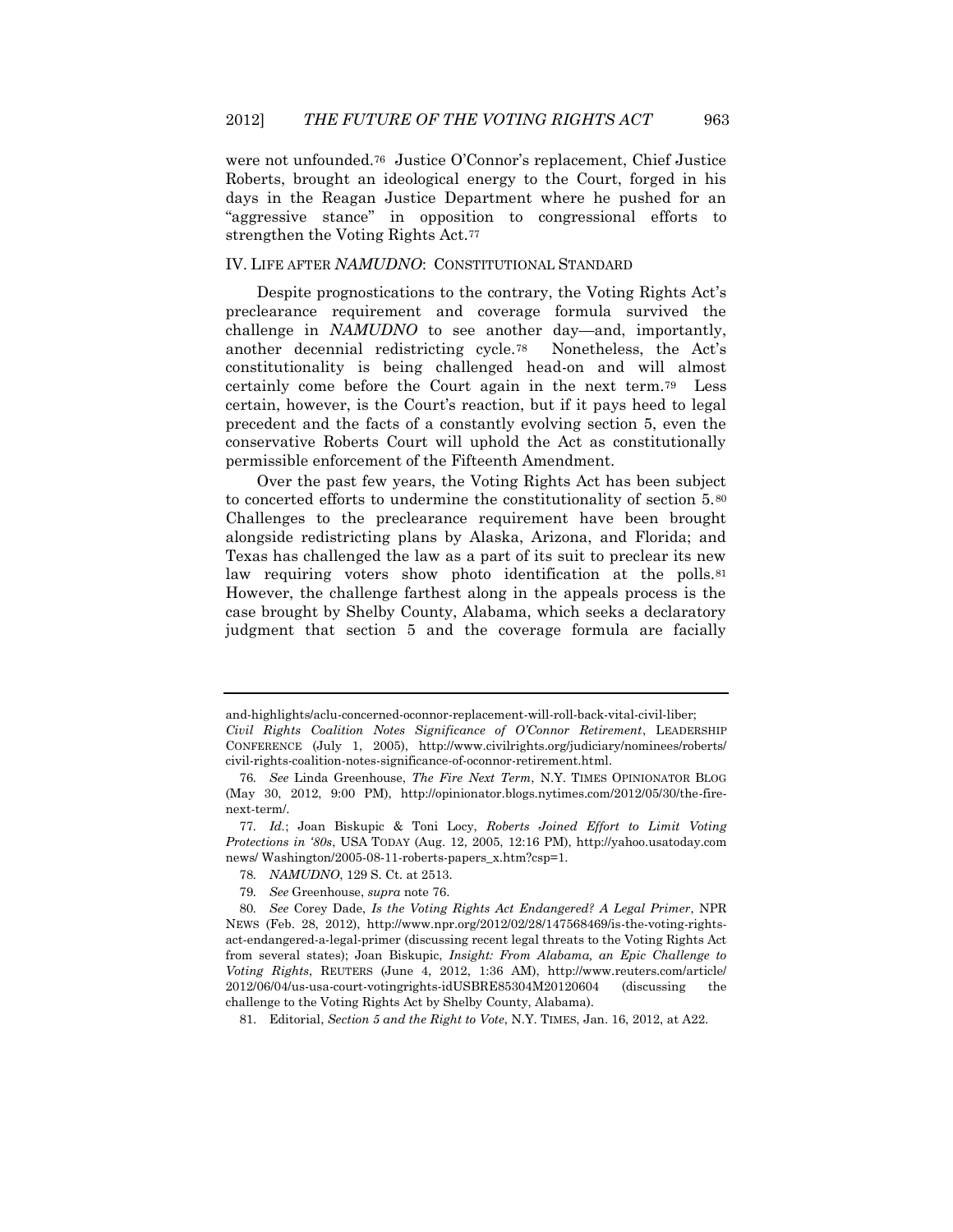unconstitutional and an injunction prohibiting their enforcement.<sup>82</sup> Bailout from the requirements of section 5 was not an option available to Shelby County—as it is for hundreds of other jurisdictions around the country—because the Justice Department denied preclearance to a redistricting change for a city voting district within the county in 2004.83 It is hard to see another escape valve for the Supreme Court—it will likely tackle section 5 head-on.

Following the plaintiffs in *NAMUDNO*, Shelby County argued that the correct test for examining the Voting Rights Act's constitutionality is *Boerne's* congruence and proportionality analysis. Both the District of Columbia District Court and Court of Appeals agreed with Shelby County on the applicable standard, but both held that even under *Boerne*, section 5 as reauthorized in 2006 *is constitutional*.84 Interestingly, the Circuit Court opinion was written by Judge Tatel, the author of that court's opinion in *NAMUDNO*, holding that the proper standard was rational basis.<sup>85</sup> Why the change of course? Judge Tatel's own explanation is that the lower court reads the Supreme Court opinion in *NAMUDNO* as "sending a powerful signal that congruence and proportionality is the appropriate standard of review,"<sup>86</sup> in spite of the Supreme Court's artful avoidance of actually deciding that very question. It seems, however, there may be a strategic lesson for Voting Rights Act advocates in Judge Tatel's shift. Even though precedent clearly shows that the proper analysis for determining section 5's constitutionality is the rational basis test applied in *Katzenbach*, in *City of Rome*, and in the post-*Boerne* case of *Lopez*, the case must also be made for why section 5 meets the heightened standard of congruence and proportionality. Judge Tatel's application of the *Boerne* test may well turn out to be a key once again to upholding the Act's constitutionality.

#### V. BAILOUT

The core of the Court's concern in *NAMUDNO* boils down to its understanding that "the Act imposes current burdens and must be justified by current needs."<sup>87</sup> Anticipating the Act's reappearance before the Supreme Court, civil rights groups will—and by all means, must—redouble the herculean efforts made in advance of the 2006 reauthorization to marshal evidence of the current need for the Act.

<sup>82.</sup> Shelby Cnty. v. Holder (*Shelby I*), 811 F. Supp. 2d 424, 427 (D.D.C. 2011), *aff'd*, 679 F.3d 848 (D.C. Cir. 2012).

<sup>83.</sup> Shelby Cnty.v. Holder (*Shelby II*), 679 F.3d 848, 857 (D.C. Cir. 2012).

<sup>84</sup>*. Shelby I*, 811 F. Supp. 2d at 507-08; *Shelby II*, 679 F.3d at 873.

<sup>85</sup>*. Shelby II*, 679 F.3d at 859.

<sup>86</sup>*. Id*.

<sup>87</sup>*. NAMUDNO*, 129 S. Ct. 2504, 2511-12 (2009).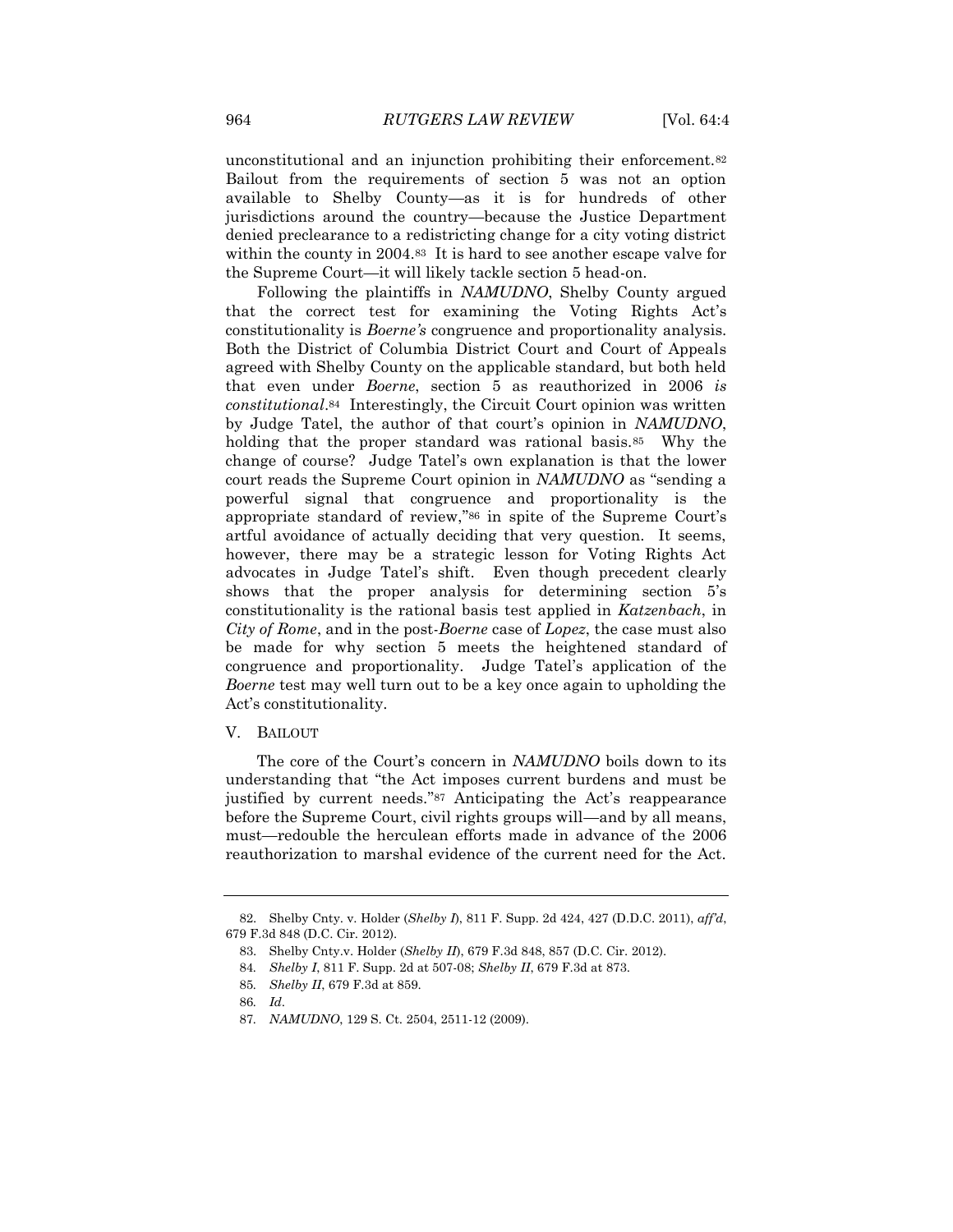Just as important, however, is the development of a full record of the burdens imposed by section 5 and the availability *and use* of the option of bailing out of the coverage formula. The application of the congruence and proportionality standard will place added weight on the importance of bailouts, as evidence that the coverage formula is dynamic.

#### *A. Tailoring Through Bailout*

The history of the Voting Rights Act indicates that the bailout provision has always been the lynchpin of the Act's tailoring. First, in the original enactment, Congress understood the coverage formula might well be overbroad in that it would potentially capture areas that had not engaged in racial discriminatory voting procedures.<sup>88</sup> The ability of jurisdictions to bailout was meant to address that possibility by affording any jurisdiction "an opportunity to exempt itself"<sup>89</sup> from the coverage formula.90 The exemption would be granted upon a decision by a three-judge panel of the D.C. District Court that the jurisdiction had not used a voting test or device for the purpose or with the effect of discriminating on the basis of race for the preceding five years.91 Therein lies the second connection between bailout and the Act's tailoring: bailout was the means by which the preclearance requirement would expire. In the 1965 enactment, there was no automatic sunset for section 5; instead, it was assumed that jurisdictions would bail out as soon as possible. Because the Act also suspended the use of *any* voting test or device in the covered jurisdictions—regardless of racially discriminatory intent or effect—once five years passed after enactment, the jurisdictions would automatically meet the bailout requirements. The required five-year nondiscrimination showing was extended to ten years in the 1970 amendments<sup>92</sup> and then to seventeen years in the 1975 amendments,<sup>93</sup> each time preventing any jurisdiction that was originally covered in 1965 from bailout by simply showing that it had

<sup>88.</sup> H.R. REP. NO. 89-439, at 15 (1965), *reprinted in* 1965 U.S.C.C.A.N. 2437, 2445. 89*. Id.*

<sup>90.</sup> The potential for underinclusivity of the coverage formula was tackled by the so-called "pocket trigger," which allows for additional jurisdictions to be subjected to the preclearance requirements upon a finding of Fifteenth Amendment violations by a federal court. Pub. L. No. 89-110, § 3(c), 79 Stat. 437 (1965) (codified as amended at 42 U.S.C. § 1973a(c) (2006)); *see also* Travis Crum, Note, *The Voting Rights Act's Secret Weapon: Pocket Trigger Litigation and Dynamic Preclearance*, 119 YALE L.J. 1992, 2006-09 (2010).

<sup>91.</sup> Voting Rights Act of 1965, Pub. L. No. 89-110, § 4(a), 79 Stat. 438 (1965) (codified as amended at 42 U.S.C. § 1973b (2006)).

<sup>92.</sup> Voting Rights Act Amendments of 1970, Pub. L. No. 91-285, § 3, 84 Stat. 314 (1970).

<sup>93.</sup> Voting Rights Act Amendments of 1975, Pub. L. No. 94-73, § 101, 79 Stat. 400 (1975).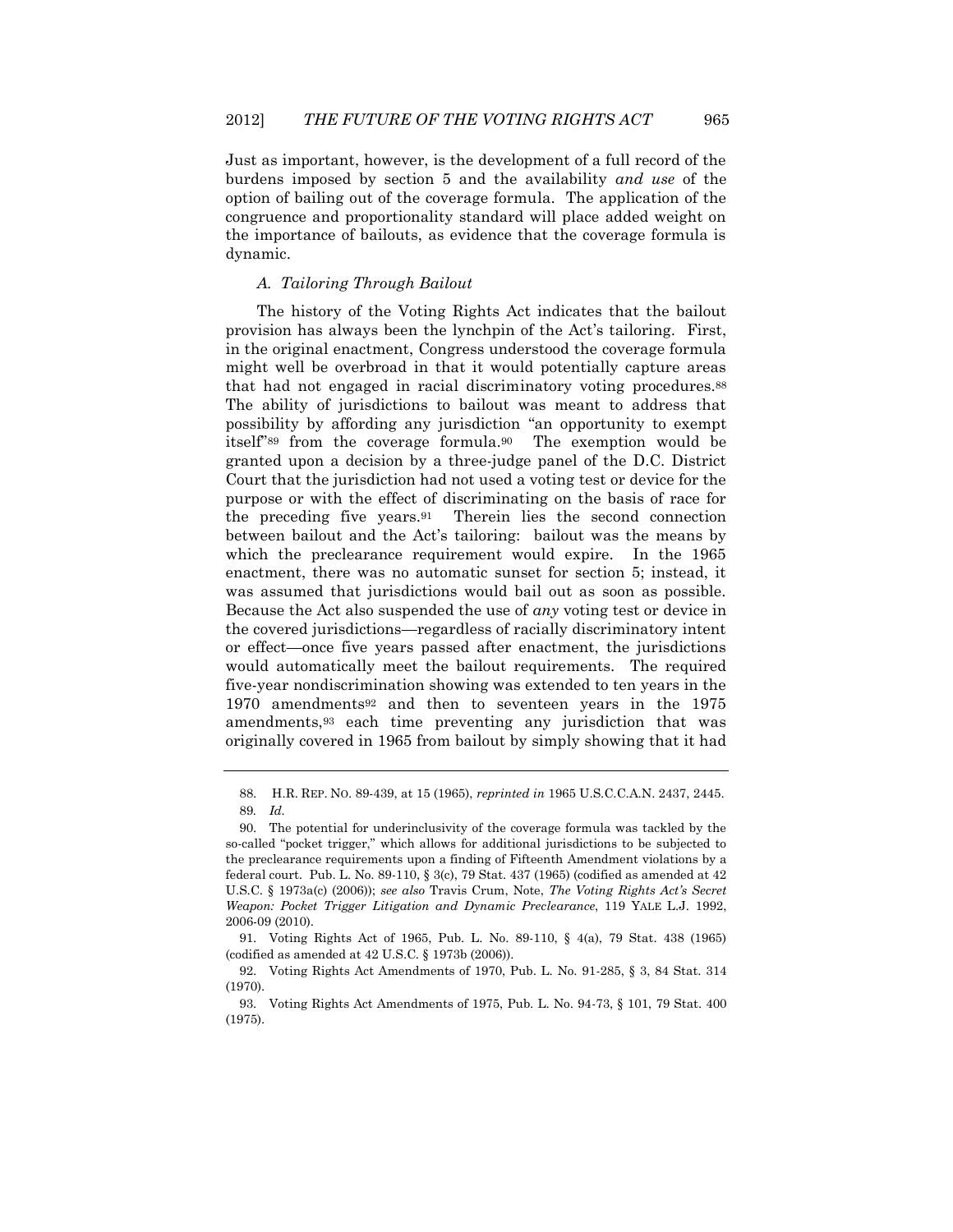recently changed its ways.

From the 1965 enactment until the revision of the bailout provision in the 1982 amendments, the Voting Rights Act's coverage formula was substantially retailored through litigation. Three counties in Arizona,<sup>94</sup> one county in North Carolina<sup>95</sup> and one in Idaho,<sup>96</sup> and the State of Alaska<sup>97</sup> all bailed out within the first two years of the Act's existence. The changes to the coverage formula in 1970 brought the three counties in Arizona, the one in Idaho, and four election districts in Alaska back under the Act's preclearance requirements, and newly covered an additional five counties in Arizona, two counties in California, three counties in New York and one in Wyoming, and towns in Connecticut, Massachusetts, Maine, and New Hampshire.<sup>98</sup> Shortly thereafter, Alaska and New York bailed out the jurisdictions within their boundaries.<sup>99</sup> New York's success, however, was short-lived. After a federal court in New York found that the once-covered counties had discriminated against Puerto Rican voters,<sup>100</sup> the counties were recovered and have remained subject to the preclearance requirements ever since.

In 1975, the revised coverage formula protecting language minority groups added counties in California, Colorado, Florida, Arizona, New Mexico, North Carolina, Oklahoma, and South Dakota, townships in Michigan, and covered the entire states of Texas, Arizona, and Alaska.<sup>101</sup> For those jurisdictions, bailout required showing that for ten years prior, they had not conducted elections

<sup>94.</sup> Apache Cnty. v. United States, 256 F. Supp. 903, 906 (D.D.C. 1966).

<sup>95.</sup> Gaston Cnty. v. United States, 288 F. Supp. 678, 694 (D.D.C. 1968) (referencing the bailout of Wake County, North Carolina).

<sup>96</sup>*. Id.* at 694-95 (referencing the bailout of Elmore County, Idaho).

<sup>97</sup>*. Id*. (referencing the bailout of Alaska).

<sup>98.</sup> Determination of Director Regarding Voting Rights, 36 Fed. Reg. 5809 (Mar. 27, 1971); Determination of Director of the Bureau of the Census, 39 Fed. Reg. 16.912 (May 10, 1974); *see also* Paul F. Hancock & Lora L. Tredway, *The Bailout Standard of the Voting Rights Act: An Incentive to End Discrimination*, 17 URB. LAW. 379, 395-96 (1985).

<sup>99.</sup> New York v. United States, 65 F.R.D. 10 (D.D.C.1972) (discussing Bronx, Kings, and New York Counties), *aff'd on other grounds sub. nom.* NAACP v. New York, 413 U.S. 345 (1973).

<sup>100.</sup> Torres v. Sachs, 381 F. Supp. 309, 312-13 (S.D.N.Y. 1974).

<sup>101</sup>*. See* Voting Rights Act Amendments of 1975, Pub. L. No. 94-73, § 201, 89 Stat. 400 (1975) (codified as amended at 42 U.S.C. § 1973b (2006)); Partial List of Determinations Made Pursuant to Section 4(b) of the Voting Rights Act of 1965, as Amended, 41 Fed. Reg. 34,329 (Aug. 13, 1976); Partial List of Determinations, 40 Fed. Reg. 43,746 (Sept. 23, 1975) (Arizona was covered state-wide because of the prevalence of Spanish language minorities and at the county level to protect American Indian language minorities); Partial List of Determinations, 40 Fed. Reg. 49,422 (Oct. 22, 1973); Partial List of Determinations Pursuant to Voting Rights Act of 1965, as Amended, 41 Fed. Reg. 783 (Jan. 5, 1976); Partial List of Determinations, 40 Fed. Reg. 49,422 (Oct. 22, 1975).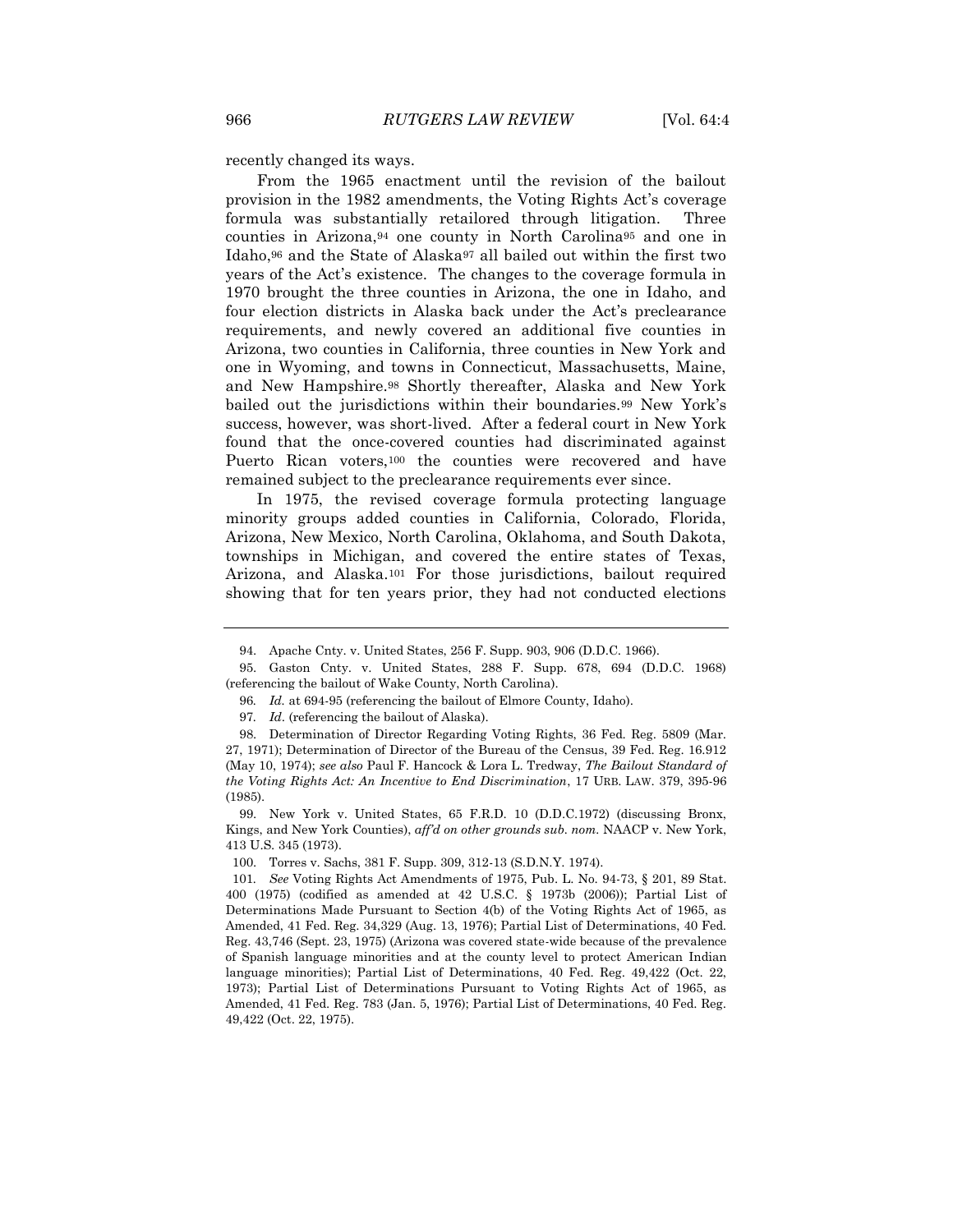only in English for the purpose or with the effect of discriminating against voters based on race, color, or membership in a language minority group.102 The newly covered counties in New Mexico and Oklahoma were able to show that their language minority populations were also fluent in English and so the jurisdictions bailed out quickly.103 Successful bailouts in the late 1970s and early 1980s also retailored the amended coverage formula by exempting the covered jurisdictions in Maine, Wyoming, Massachusetts, and Connecticut from the preclearance requirements.104 Each jurisdiction was able to show that for seventeen years before the bailout lawsuit, it had not employed a voting test or device for the purpose or with the effect of discriminating on the basis of race.

The 1982 amendments strengthened the relationship between the bailout provision and the coverage formula's tailoring. No longer was bailout tied to the duration of the preclearance provisions; nor was the bailout option made available only to those jurisdictions that had never engaged in racially discriminatory voting practices in the first place. Instead, the 1982 amendments established bailout as the means by which once-bad actors could show that times had changed for minority voters in their jurisdiction. The seventeen years of nondiscrimination required by the 1975 bailout provision was shortened to ten years, dramatically expanding the number of jurisdictions potentially eligible for bailout.105 The revised standard provided additional incentives for jurisdictions to comply with the Voting Rights Act and to take "positive steps to increase the opportunity for full minority participation in the political process."<sup>106</sup>

<sup>102.</sup> Voting Rights Act Amendments of 1975, Pub. L. No. 94-73, § 201, 89 Stat. 400 (1975) (codified as amended at 42 U.S.C. § 1973b (2006)).

<sup>103.</sup> City of Rome v. United States, 446 U.S. 156, 198 n.8 (1980) (referencing bailout actions brought by New Mexico and Oklahoma); *see also* Hancock & Tredway, *supra* note 98, at 403.

<sup>104.</sup> Hancock & Tredway, *supra* note 98, at 403; *The Formula for Coverage*, *supra* note 19.

<sup>105.</sup> 42 U.S.C. § 1973b(a)(1) (2006). Showing nondiscrimination in voting required that for ten years prior to filing a bailout lawsuit, the jurisdiction and all subunits of government contained within its boundaries had not used a test or device for the purpose or with the effect of denying or abridging the right to vote on account of race, color, or membership in a minority language group; had not been subject to a final judgment or entered into a settlement that resulted in the jurisdiction abandoning the use of a voting practice challenged on grounds of racial discrimination; and have not received an objection to or denial of preclearance for a submitted voting change. *Id.*

<sup>106.</sup> S. REP. NO. 97-417, at 2 (1982), *reprinted in* 1982 U.S.C.C.A.N. 177. Specifically, jurisdictions seeking bailout must show that they have eliminated voting procedures and methods of election that "inhibit or dilute equal access to the electoral process"; have "engaged in constructive efforts to eliminate intimidation and harassment" of voters; and have engaged in other efforts such as expanding voter registration opportunities and appointing minority election officials. 42 U.S.C. § 1973b(a)(1)(F).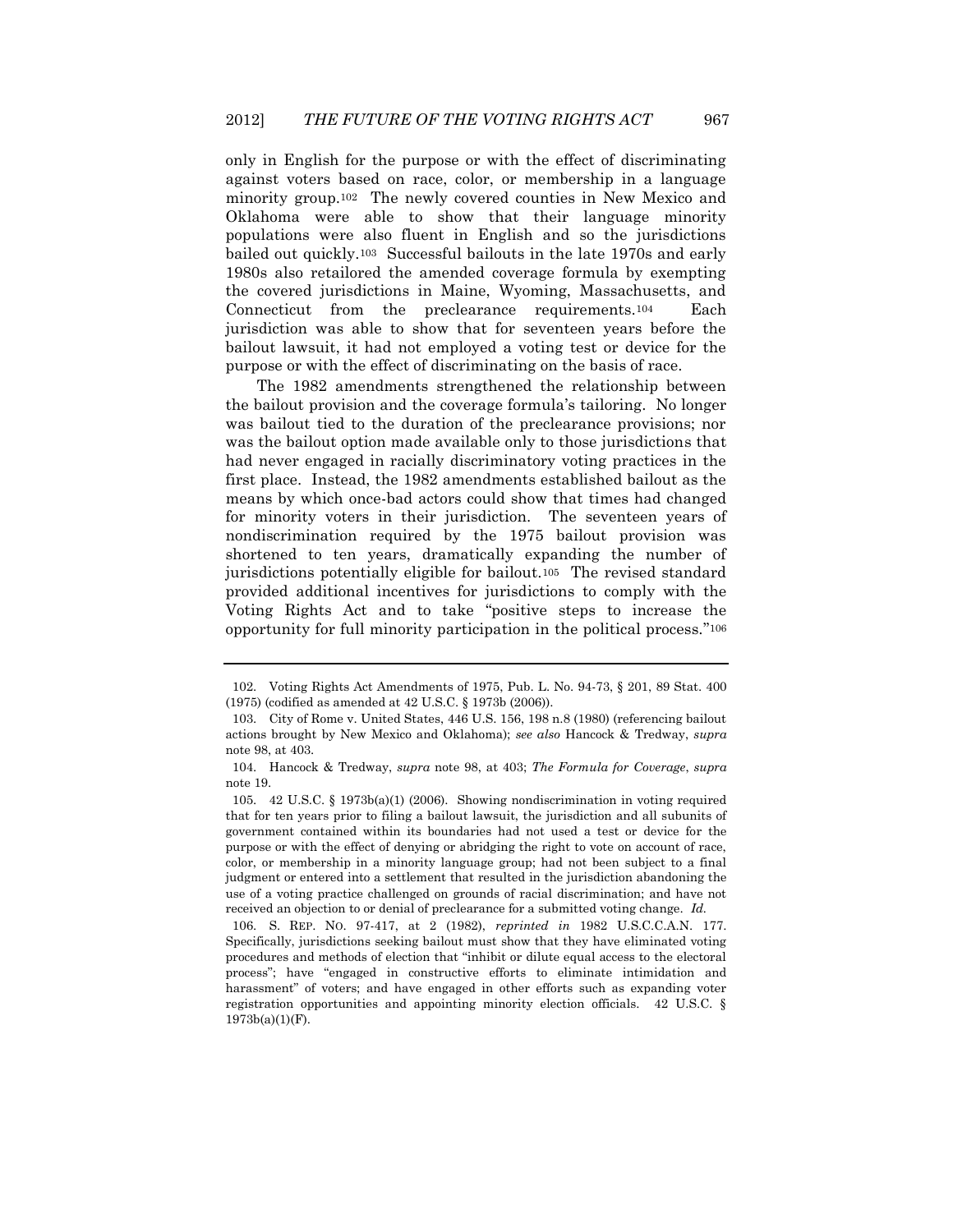It also allowed counties or cities with voter registration responsibilities within a covered state to seek bailout on their own.<sup>107</sup>

The Court's decision in *NAMUDNO* further expanded the availability of bailout to smaller jurisdictions like the plaintiff utility district in that case. But for all the Court's focus on bailout in that case, it undercounted the jurisdictions that had actually taken advantage of the provision. As Professor Justin Levitt testified to the U.S. Commission on Civil Rights, the Court mistakenly stated that "only 17 jurisdictions—out of the more than 12,000 covered political subdivisions"<sup>108</sup> had successfully bailed out since 1982.<sup>109</sup> As an initial matter, the Court seems to have only tallied the bailouts since August 5, 1984, when the changes made to the bailout provision in the 1982 reauthorization took effect.110 By the Court's own terms, it missed an additional seventeen jurisdictions that had bailed out since 1982.<sup>111</sup> There is also a disconnect between the "jurisdictions" bailed out and the number of "political subdivisions." Because most jurisdictions contain more than one subdivision, the actual number of political subdivisions that had bailed out between the effective date of the 1982 reauthorization and the date that *NAMUDNO* was before the Court was actually eighty-six (out of 11,774).112 Furthermore, the Court completely ignored the twenty-four jurisdictions that had bailed out *prior* to 1982, including *all* covered jurisdictions in the states of Maine, Oklahoma, Massachusetts, and Wyoming.<sup>113</sup>

Since *NAMUDNO*, an additional thirty-one political subdivisions have successfully bailed out from the preclearance requirements of section 5 and there are many more underway.<sup>114</sup> A complaint pending before the federal district court in D.C. that seeks bailout for Merced County, California, will add another eighty-nine subdivisions to the roster,<sup>115</sup> bringing the grand total to 252 bailed out since the Act's incarnation.116 The State of New Hampshire also filed its

<sup>107</sup>*. Id.*

<sup>108</sup>*. NAMUDNO*, 129 S. Ct. 2504, 2516 (2009).

<sup>109</sup>*. Redistricting and the 2010 Census: Enforcing Section 5 of the VRA: Hearing Before the U.S. Comm'n on Civil Rights*, 112th Cong. 5 n.29 (2012) [hereinafter *Hearings*] (statement of Justin Levitt, Assoc. Professor, Loyola Law Sch., L.A.), *available at* http://redistricting.lls.edu/files/USCCR%20testimony.pdf.

<sup>110</sup>*. Id.*

<sup>111</sup>*. Section 4 of the Voting Rights Act: Jurisdictions Currently Bailed Out*, U.S. DEP'T OF JUSTICE, http://www.justice.gov/crt/about/vot/misc/sec\_4.php#bailout\_list (last visited Sept. 14, 2012) [hereinafter *Jurisdictions Currently Bailed Out*].

<sup>112</sup>*. Hearings*, *supra* note 109, at 5 n.29.

<sup>113</sup>*. Jurisdictions Currently Bailed Out*, *supra* note 111.

<sup>114</sup>*. Id.*

<sup>115</sup>*. See* Complaint for Declaratory Relief Under Section 4 of the Voting Rights Act at 1-2, Merced Cnty v. Holder, No. 1:12-cv-00354 (D.D.C. Mar. 6, 2012) [hereinafter Complaint for Declaratory Relief].

<sup>116.</sup> We arrive at 252 thus: Twenty-four subdivisions bailed out prior to 1982 and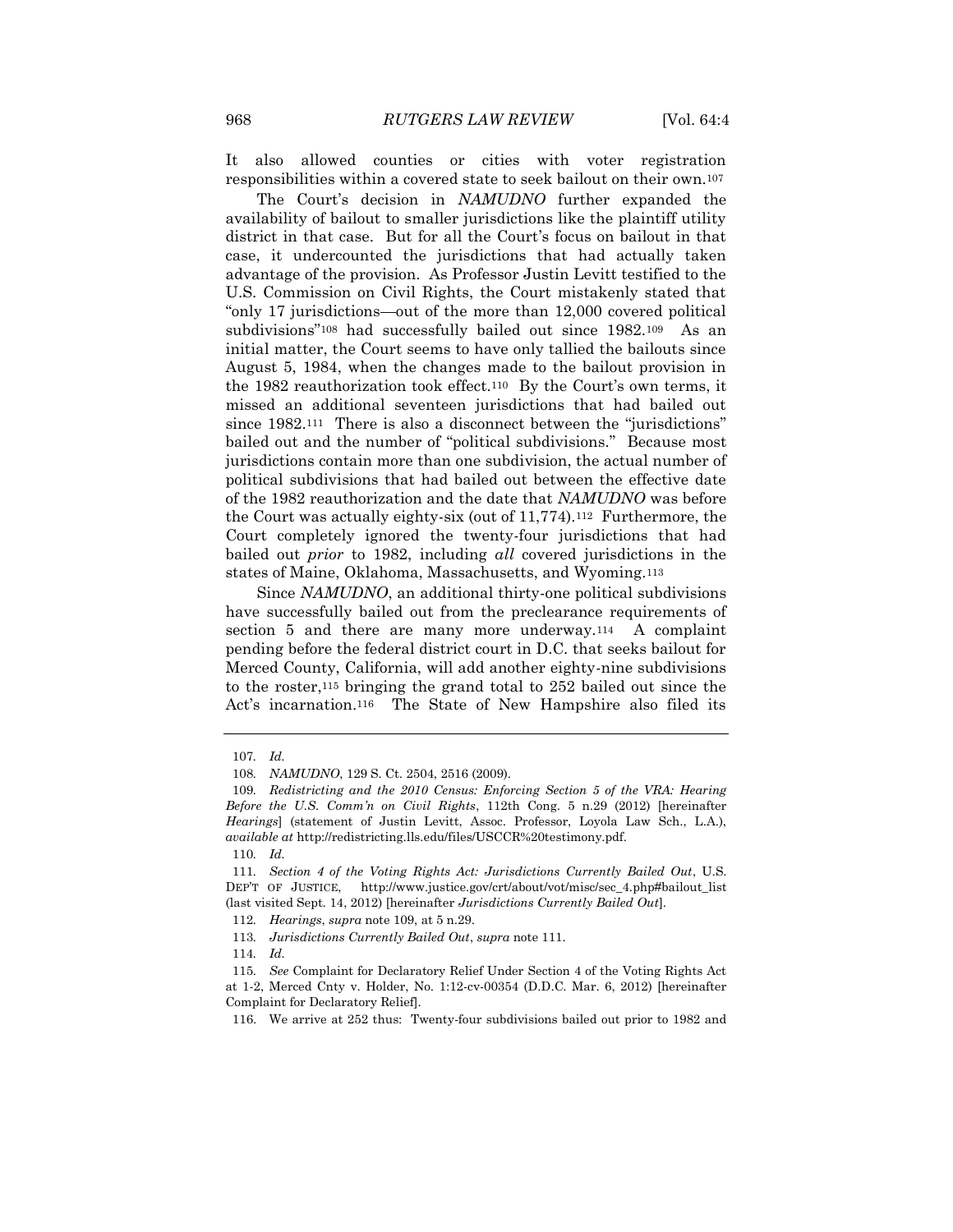bailout lawsuit in the D.C. Court in August 2012 on behalf of its ten towns covered in 1970.117 If that action succeeds, less than twenty percent of the jurisdictions covered by the 1970 amendments will remain subject to the preclearance requirement. Of the remaining covered jurisdictions, three bailed out but were recovered because of a subsequent finding of racial discrimination in a related case,<sup>118</sup> and all but four have received objections from the Attorney General to proposed voting changes submitted for preclearance.119 Bailout litigation has thus not only benefitted the individual jurisdictions by exempting them from ongoing preclearance, but it has also provided the mechanism for tailoring the statute to impose current burdens only where there are current needs.<sup>120</sup>

#### *B. The Ease of Modern Bailout*

Even accounting for the Court's mistakenly low figures for the

117. Molly A.K. Connors, *U.S. Voting Rights Act Regulates N.H*., CONCORD MONITOR, Mar. 27, 2012, http://www.concordmonitor.com/article/319836/us-votingrights-act-regulates-nh?SESSefad2452e208c288985b42a449cd73d8=google&page=full.

118. Bronx and Kings Counties, New York, were recovered as a result of the district court finding of discrimination against Puerto Rican voters in *Torres v. Sachs*. 381 F. Supp. 309, 312-13 (S.D.N.Y. 1974).

119*. See Section 5 Objection Determinations*, U.S. DEP'T OF JUSTICE, http://www.justice.gov/crt/about/vot/sec\_5/obj\_activ.php (last visited Sept. 14, 2012) (objection determinations listed by state).

seventeen bailed out between 1982 and August 5, 1984. *Jurisdictions Currently Bailed Out, supra* note 111. Eighty-six subdivisions bailed out between August 5, 1984, and the Court's decision in *NAMUDNO*. *Hearings*, *supra* note 109, at 5 n.29. Since *NAMUDNO*, another thirty-six subdivisions have bailed out. *Jurisdictions Currently Bailed Out*, *supra* note 111. Together, these total 163 bailed out subdivisions. The addition of Merced County brings the total to 252. Complaint for Declaratory Relief, *supra* note 115.

<sup>120.</sup> In its recently filed petition to the Court seeking review of the constitutionality of the Act, Shelby County, Alabama, argues that the bailouts that have occurred since *NAMUDNO* "cannot support the validity of Congress's judgment" in the 2006 reauthorization because they were not part of the legislative record. Petition for Writ of Certiorari at 35 n.5, Shelby Cnty. v. Holder, No. 12-96 (U.S. July 20, 2012). Shelby County misses two key points: first and foremost, as discussed throughout this Article, the bailout provision has always gone hand-in-hand with the coverage formula as the mechanism by which the formula is tailored on an ongoing basis. Shelby County would look only to the initial coverage as a snapshot in time, instead of the constant adaptation to *current needs* that Congress provided through the bailout option. Second, in avoiding the constitutional question in *NAMUDNO*, the Court reinterpreted the Act to allow smaller subunits to bailout. Although Congress did not consider the bailout of those particular types of jurisdictions as part of the tailoring mechanism, the next time the Act comes before the Court, it must look to the impact of its *NAMUDNO* decision. By making bailout available to smaller jurisdictions, the Court changed the *current burdens* imposed by the Act. Ultimately, the Court will have to evaluate whether its strategy of constitutional avoidance in *NAMUDNO*  worked and should still be employed, and both the post-2006 and post-*NAMUDNO*  bailouts are relevant for that purpose.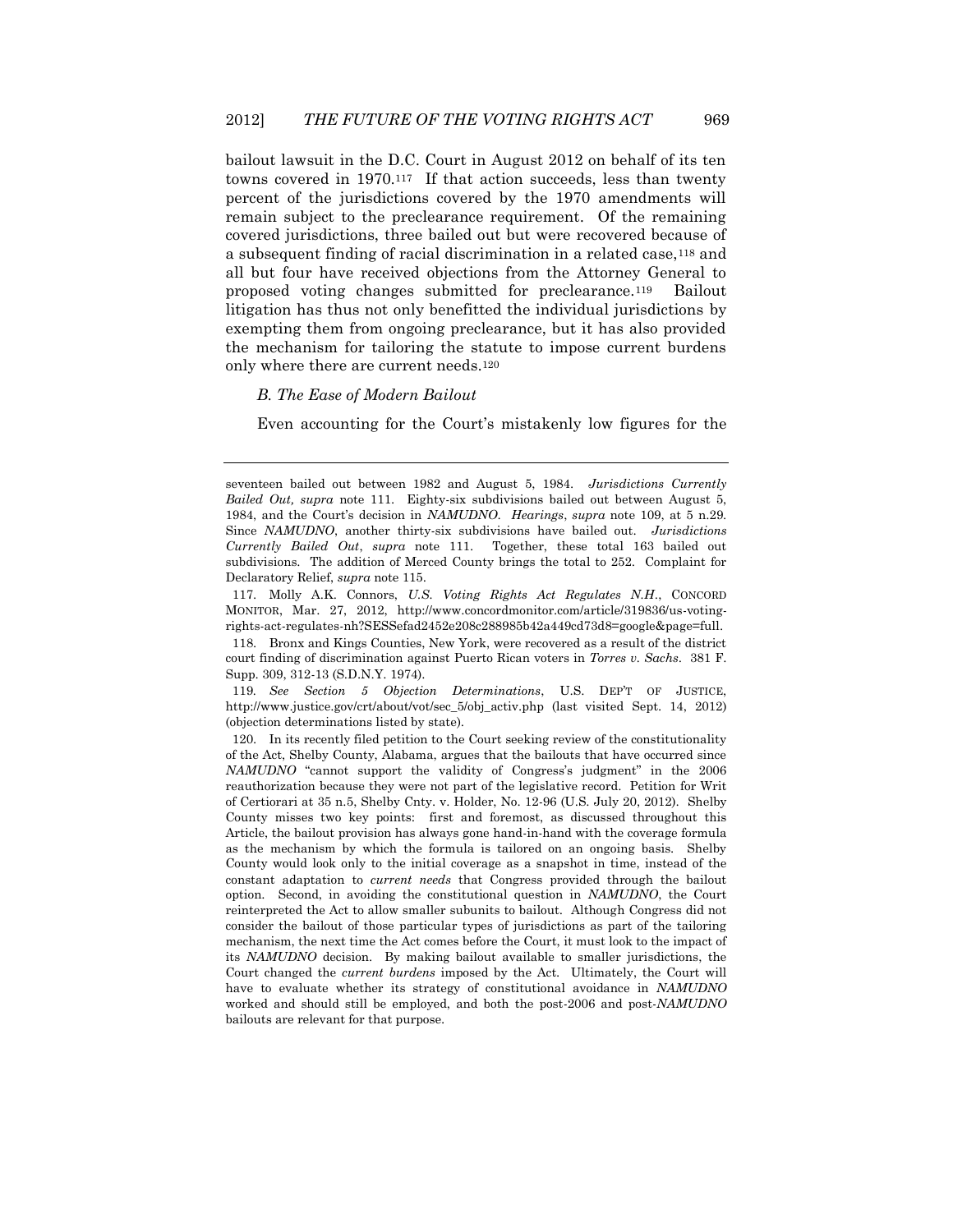number of bailouts before *NAMUDNO*, successful bailouts have more than doubled in the three years since that decision. In part, the increase may be attributed to the ease and low cost of bailout. Despite claims to the contrary in academic literature, bailout is neither a costly nor cumbersome process.121 Since 1997, all bailouts except the one granted in *NAMUDNO* have come through consent decrees entered into by the jurisdiction seeking bailout and the Attorney General.122 Although accomplished through a lawsuit filed in federal court, bailout proceedings lack most of the time-consuming and expensive aspects of litigation.

The first step for any jurisdiction seeking bailout is to assemble data relating to voter registration and the conduct of elections that will "assist the court in determining whether" bailout is appropriate.123 The initial search gives the jurisdiction an opportunity to assess the likelihood of a successful bailout and to save time down the road when the Justice Department enters the picture. The information necessary for bailing out is generally maintained in the ordinary course of business and is increasingly accessible online. Jurisdictions should plan to gather copies of their section 5 preclearance submissions and responses, meeting minutes for agencies with the authority to make voting changes, precinct-level numbers of voter registration and turnout, and the number of minority persons who have worked as election officers, such as in the voter registration office, electoral board, or as poll officials.<sup>124</sup> Information demonstrating that persons within the relevant jurisdiction enjoy an equal opportunity to participate in the political process should also be gathered, including census data, descriptions of election methods for all elected bodies, and locations of voter registration opportunities and polling places.<sup>125</sup>

Further reducing the cost of bailout is the simple rule that when a county or a city bails out, all political subunits within the jurisdiction are bailed out at the same time. Thus, the one-time cost of a bailout for a county—estimated at less than \$5,000126—and all

<sup>121</sup>*. See generally* Brief of Amici Curiae Jurisdictions that Have Bailed Out Under the Voting Rights Act in Support of Appellees at 2-3, *NAMUDNO*, 557 U.S. 193 (2009) (No. 08-322), 2009 WL 815227, at \*2-3 [hereinafter Brief of Amici Curiae].

<sup>122</sup>*. Jurisdictions Currently Bailed Out*, *supra* note 111.

<sup>123.</sup> 42 U.S.C. § 1973b(a)(4) (2006).

<sup>124.</sup> Brief of Amici Curiae, *supra* note 121, at 2-3.

<sup>125</sup>*. Id.*

<sup>126</sup>*. The Voting Rights Act: An Examination of the Scope and Criteria for Coverage Under the Special Provisions of the Act: Hearing Before the Subcomm. on the Constitution of the H. Comm. on the Judiciary*, 109th Cong. 106 (2005) (statement of J. Gerald Hebert, former Acting Chief, Civil Rights Division, U.S. Dep't of Justice), *available at* http://www.gpo.gov/fdsys/pkg/CHRG109hhrg24034/pdf/CHRG109hhrg 24034.pdf.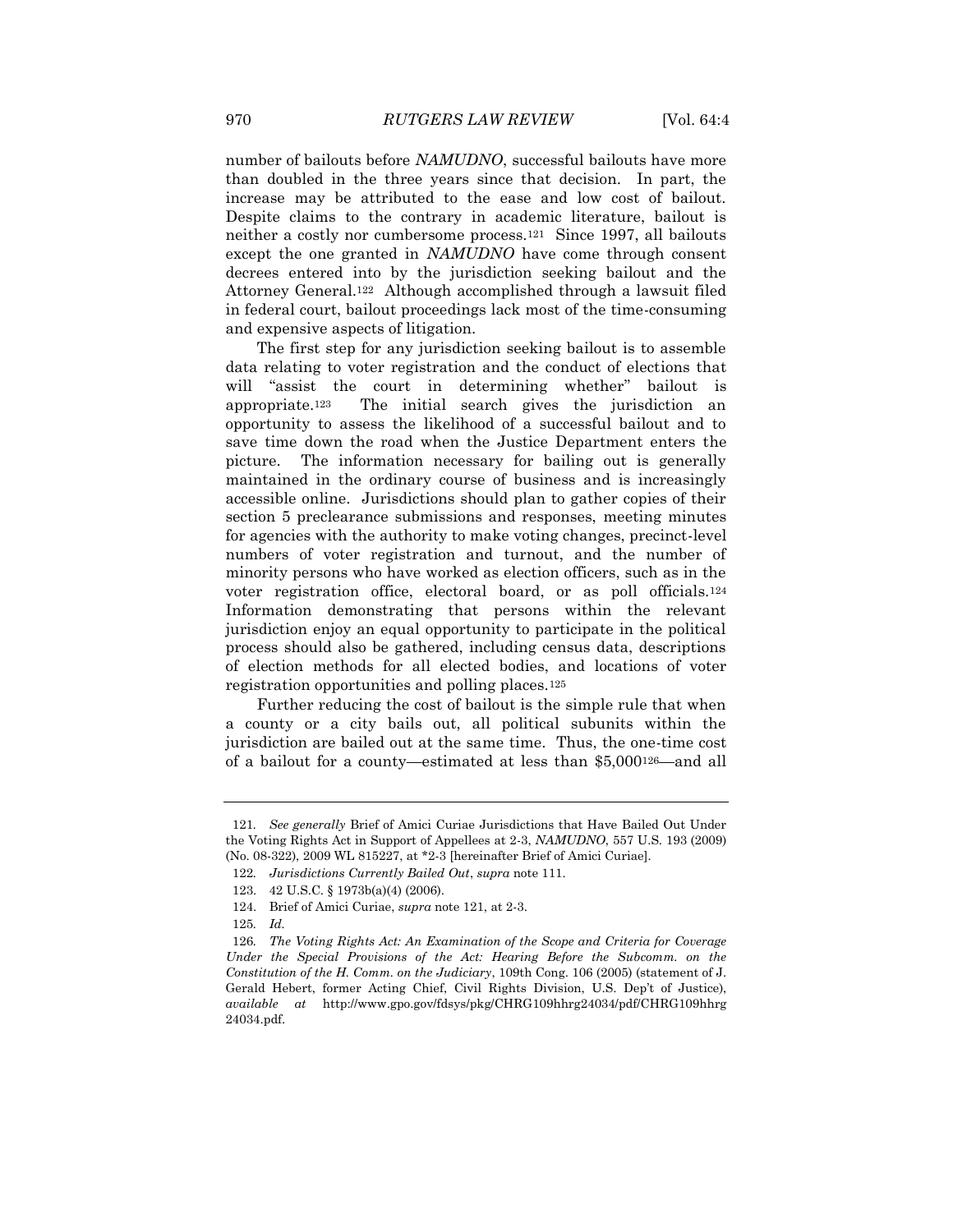its political subunits is affordable. The cost is even lower for smaller jurisdictions such as towns and municipal utility districts—often as low as \$2,500.127 Moreover, multiple counties have been permitted to bailout despite the existence of previously implemented, but unsubmitted changes, further giving administrative flexibility in the face of nondiscriminatory subunits that have been somewhat less than exact in their prior administrative upkeep.<sup>128</sup>

The experience of Prince William County, Virginia, shows that even relatively large counties can bail out successfully at low cost and without dedicating significant administrative resources to the process. To date, the County is the largest jurisdiction ever to bail out (over 400,000 persons),<sup>129</sup> yet it was not required to hire any additional staff to gather the necessary information.130 The County's Voter Registrar reported that although the bailout "process took a little over a year" from start to finish, she "only worked intensely on the project for a two-week period."<sup>131</sup>

Once the jurisdiction officially decides to move forward with the bailout, it can inform the Department of Justice of its intentions and submit the gathered data for review and verification.132 Attorneys in the Voting Section will then conduct an independent investigation of the jurisdiction's compliance with the bailout criteria.133 The Justice Department may request additional information or the opportunity to review records in person and may conduct interviews of local leaders within the minority community.<sup>134</sup>

Jurisdictions seeking bailout must also inform the community of their intentions to seek bailout. The statute's formal notice requirement is minimal; jurisdictions must publicize their intentions to file a bailout lawsuit in the local media and post offices.135 Some bailed out jurisdictions have also chosen to hold public hearings on

<sup>127.</sup> Duncan Adams, *Localities Seek Voting Rights Act Bailout*, ROANOKE TIMES, Jan. 16, 2011, http://www.roanoke.com/news/roanoke/wb/273946 (noting combined \$5,000 cost of bailout for two jurisdictions).

<sup>128.</sup> Brief of Amici Curiae, *supra* note 121, at 17-18; *see also* Consent Judgment and Decree at para. 36, Prince William Cnty. v. Holder, No. 1:12-cv-00014 (D.D.C. Apr. 10, 2012) (indicating bailout despite late submission of changes for preclearance).

<sup>129.</sup> Corey Dade, *Communities Find Relief From Voting Rights Act*, NPRNEWS (Aug. 11, 2012), http://m.npr.org/news/front/158381541?singlePage=true.

<sup>130</sup>*. Virginia County Successfully 'Bails Out' of Voting Rights Act Preclearance Requirements*, REDISTRICTINGONLINE.ORG (Apr. 12, 2012), http://redistricting online.org/VApwcbailout041212.html (noting the statement of the County Registrar of Voters that no additional staff was hired to complete the bailout and that it only required two weeks of intense focus from her time).

<sup>131</sup>*. Id.*

<sup>132.</sup> Brief of Amici Curiae, *supra* note 121, at 13-14.

<sup>133</sup>*. Id.*

<sup>134</sup>*. Id.*

<sup>135.</sup> 42 U.S.C. § 1973b(a)(4) (2006).